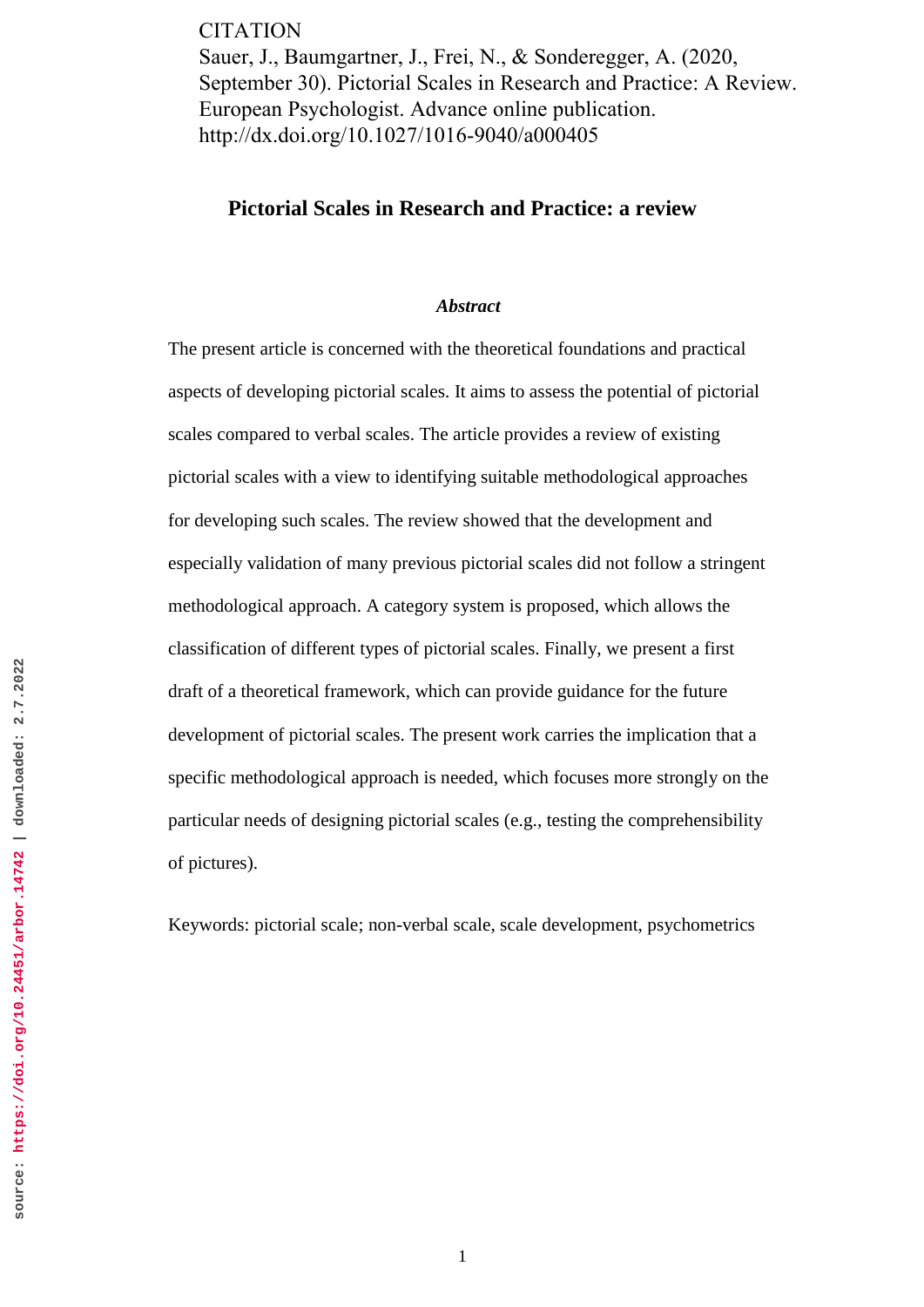## **Rationale of article**

Measuring subjective states of humans has been an important issue in psychological research. In order to obtain precise measures of the subjective state, measurement instruments with satisfactory psychometric properties are needed. The vast majority of these measurements were made by means of verbal questionnaires, ranging from very elaborate instruments to single-item scales. Pictorial scales represent an important supplement to verbal ones. Even if they cannot replace verbal scales in many application areas, their development should be considered and their usage should be encouraged in those application areas that provide favorable conditions to them (e.g., poor reading skills of respondents).

Due to the common use of verbal instruments, theoretical framework and detailed guidelines are available to support questionnaire development (e.g., Coolican, 2017; Hinkin, 1995). For the specific design of pictorial scales, no such guidelines are available. This may be due to the small number of such instruments compared to vast majority of verbal questionnaires.

There is some overlap between the requirements for verbal and pictorial scales, though there are very specific needs for the development of pictorial scales. These specific requirements are outlined in the present article. To this end, the following goals are pursued. (a) We aim to give a comprehensive overview of pictorial scales developed to measure constructs in different domains. (b) We aim to provide an overview of the advantages and drawbacks of using pictorial scales compared to verbal scales. (c) We aim to examine the methodological approach employed to develop pictorial scales. (d) We aim to offer researchers intending to develop pictorial scales a framework for the development and validation of such scales.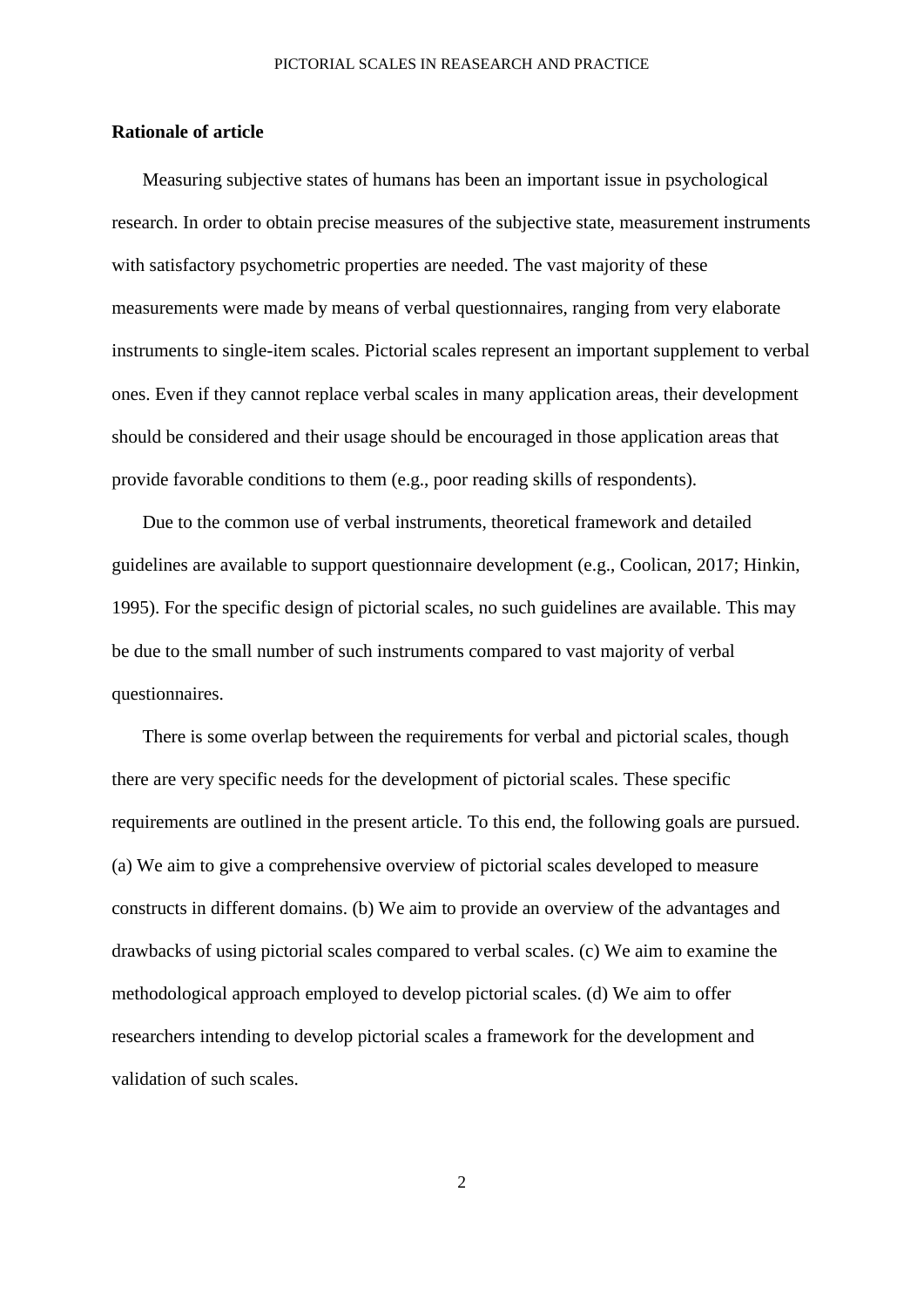## **Issues in the design of pictorial scales**

Generally, a pictorial scale may be defined as an instrument that makes use of imagebased elements to convey the meaning of its items. The image-based elements may be used to represent the statement or the rating scale, or both of them. As our analysis of pictorial scales will show, there are many different types of such scales.

The most distinctive characteristic of a pictorial scales is that they are *mostly* free from text and therefore language independent (Betella & Verschure, 2016). The word 'mostly' is quite critical here since the use of some language-based elements in pictorial scales is not uncommon.

Many publications have addressed the advantages and disadvantages of pictorial scales, often by drawing a comparison to verbal scales (e.g., Bradley & Lang, 1994; Kunin, 1955). We will focus on issues that are mainly relevant to pictorial scales since general problems of questionnaire design have been discussed elsewhere (e.g., Choi & Pak, 2005). With regard to the design of pictorial scales, the following points have been referred to in the literature as being relevant: language independence, intuitive comprehension, respondent motivation, and pictorial aesthetics.

### *Language independence*

The perhaps most salient feature of pictorial scales is that they are language independent (Betella & Verschure, 2016). However, it is presumably more accurate to state that they depend less on language rather than being full non-verbal scales (given that a number of pictorial scales use language-based elements in addition to pictorial elements). Therefore, for the scales with exclusively pictorial content, there is no need for item translation, making it possible to administer the scales across language borders (Desmet et al., 2016; Huisman et al., 2013; Paunonen, Ashton, & Jackson, 2001; Sonderegger et al., 2016).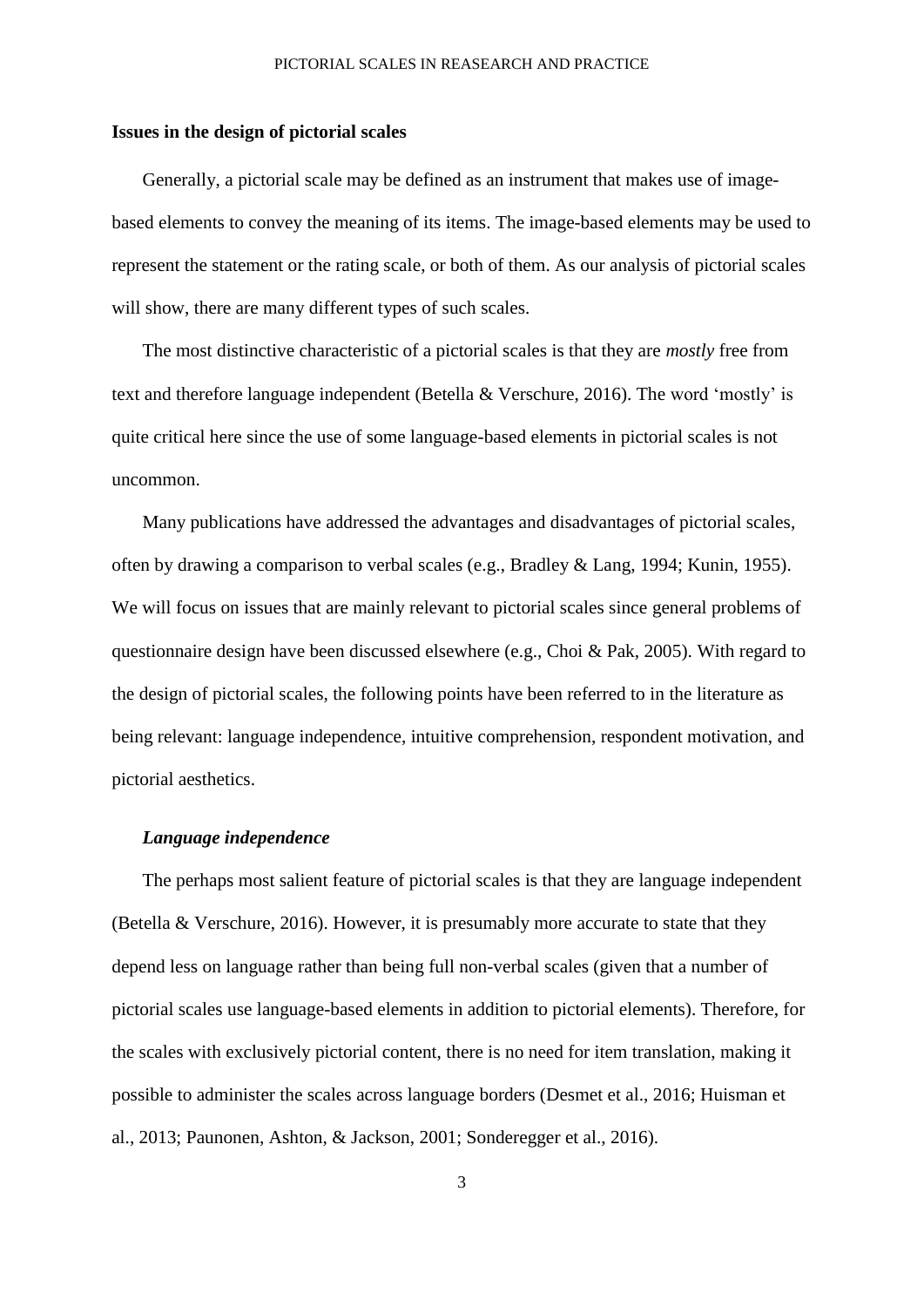Language independence may overcome measurement problems in application domains such as cross-cultural research (e.g., Boer, Hanke, & He, 2018). However, this is not to say that pictorial scales are free from measurement problems when collecting data in different cultural groups. While there is little research on this issue, we presume that such measurement problems will be smaller when cultural groups are compared, which are characterized by close cultural similarity (e.g. based on the dimensions of Hofstede, 1991). This primarily applies to multilingual countries, in which citizens have different mother tongues (e.g., Belgium, Switzerland). Conversely, the interpretation of some non-verbal signs may differ between cultures (e.g. ring gesture, in which the thumb and index finger are connected to form a circle, Müller, 2014). Of course, it is not advisable to use such crossculturally ambiguous non-verbal elements in pictorial scales.

Furthermore, pictorial scales can be administered to respondents with insufficient competence in the target language (e.g., non-native speakers) as well as to children or adults with poor language skills or insufficient reading abilities (Buchanan & Niven, 2002; Cecil, McCrory, Holden, & Barker, 2016; Ghiassi et al., 2010; Paunonen et al., 2001; Sonderegger et al., 2016; Venham & Gaulin-Kremer, 1979).

#### *Intuitive comprehension*

When reviewing the literature, the issue of intuitive comprehension of pictorial scales features prominently but the picture emerging from empirical research is somewhat inconsistent. In the context of assessing affect and attitudes, it has been argued that pictorial scales are more intuitively comprehensible, since there is no 'necessity for translating feelings into words' (Kunin, 1955, p. 66). Some researchers consider them as easier to understand since the measurement process is more direct using pictorial representation of emotions (Bradley & Lang, 1994). While words might fail to provide an exact description of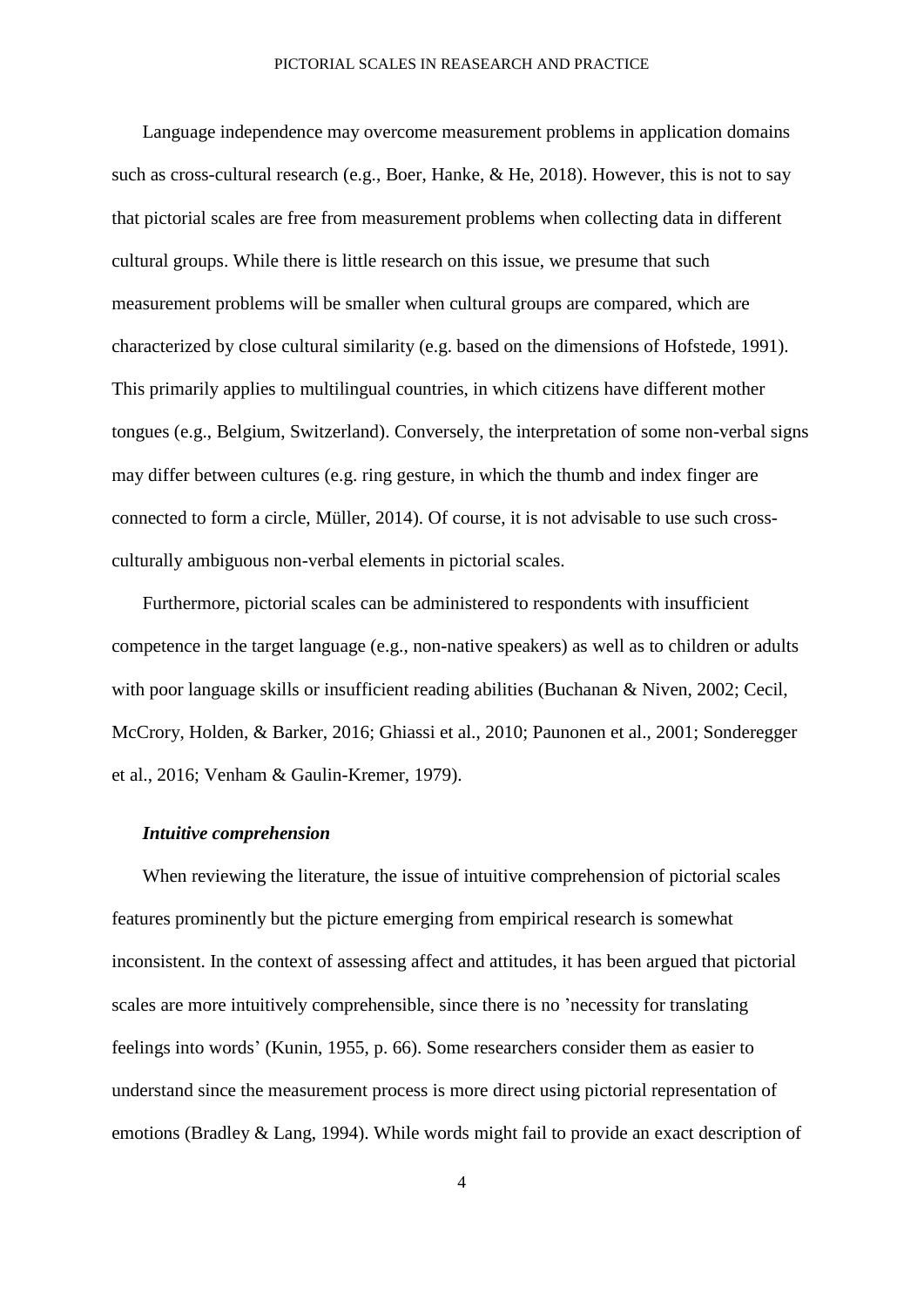a subjective experience (Bradley & Lang, 1994; Haddad et al., 2012), pictures can represent such a subjective experience (Broekens & Brinkman, 2013; McGrath, Pianosi, & Buckley, 2005). There are cases in which pictorial representations can better express the different levels of an item the respondent can rate (e.g. levels of trunk deformity; Bago et al., 2010). This is because the pictorial scale permits a direct visual comparison of the object in question (e.g. trunk), whereas words only would increase complexity and ambiguity of the scale. Furthermore, pictorial scales are often shorter than verbal scales and their use is considered to be less mentally demanding (Wissmath, Weibel, & Mast, 2010). On the other hand, concerns have been expressed that pictorial scales may not be intuitively understandable because they are based on outdated graphical design principles (Betella & Verschure, 2016), or the graphic representations are perceived as oversimplified (Sonderegger et al. 2016). Due to these ambiguities, pictorial items often need specific (often written) instructions or verbal hints to avoid misinterpretation (Betella & Verschure, 2016; Broekens & Brinkman, 2013; Cecil et al., 2016).

The different views expressed in the literature may be related to the kind of construct to be measured. As our review of pictorial scales found in the research literature will show, there are certain constructs that are rather frequently measured by this type of scale. This is probably not a coincidence and reflects the presumption that some constructs are more amenable to measurement by pictorial scales than others (e.g., developing a scale measuring emotion or pain appears to be more promising than a scale aiming to measure the Big-5 personality trait).

## *Respondent motivation*

An important aspect in the design of pictorial scales (and questionnaires more generally) is the motivation of the respondent to complete them. The question of respondent motivation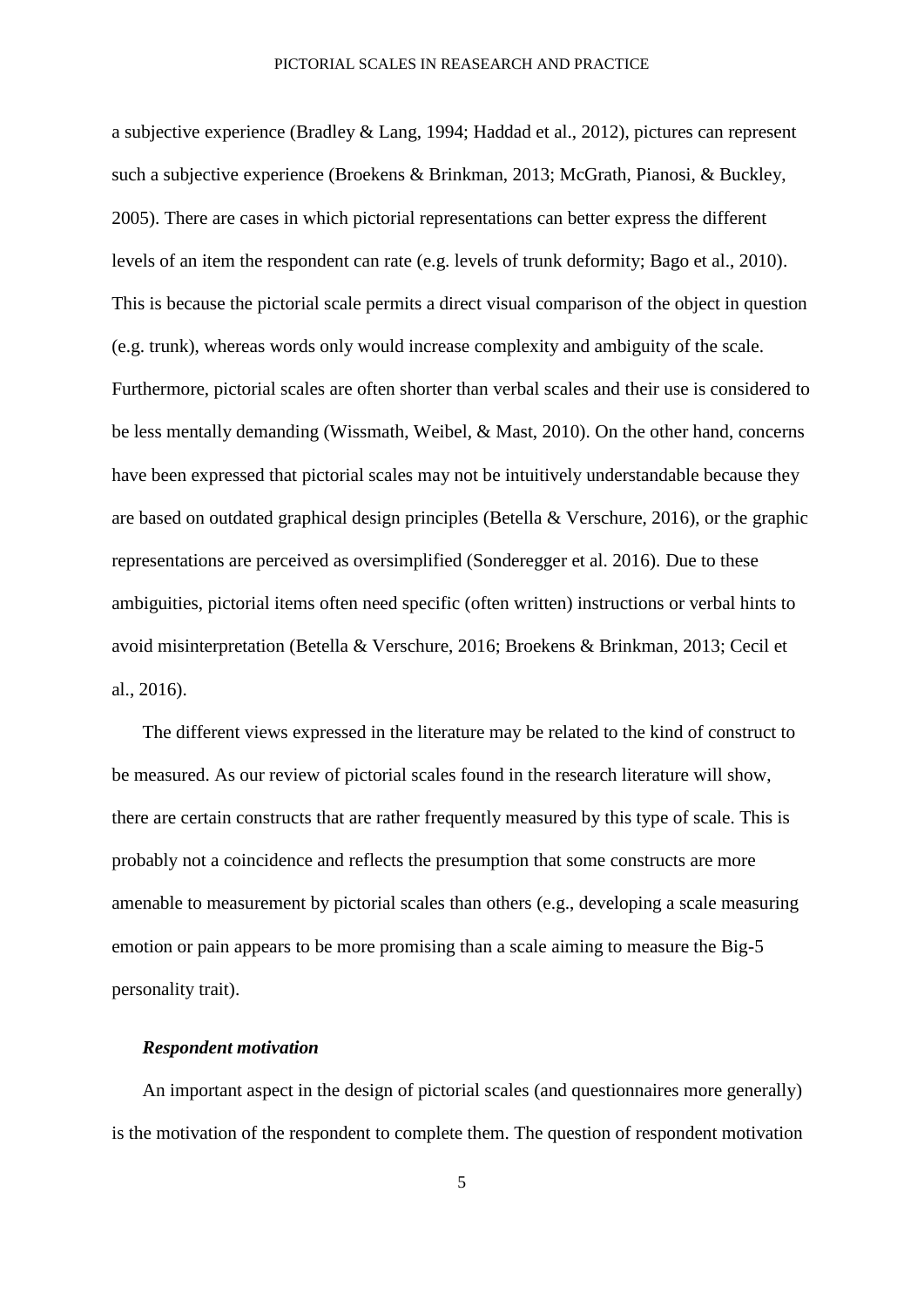is also reflected in the creation of 'questionnaire experience' (QX) as a new term to emphasize the importance of such aspects in questionnaire design in general and, in particular, when designing pictorial scales (Baumgartner et al., in preparation). Pictorial scales are expected to increase motivation, focus attention and stimulate interest (Haddad et al., 2012; Valla et al., 1994). When completing them, they are less demanding, easier to understand and provide more pleasure (Desmet et al., 2011; Ghiassi et al., 2010). There is first evidence from a study showing higher scores of motivation when participants filled in a pictorial scale compared to a verbal one (Baumgartner et al., 2019b). The issue of respondent motivation may be of particular importance if the scale is administered several times to the same participants.

#### *Aesthetics of pictorial stimuli*

A very specific issue in the design of pictorial scales is related to potential influences of aesthetically very pleasing images or drawings. There have been concerns that the level of visual attractiveness may lead to the selection of the aesthetically most pleasing image instead of the one reflecting the most appropriate response (Haddad et al., 2012; Reynold-Keefer & Johnson, 2011). In particular, the degree of realism of the representation (e.g., how realistic the drawing of an item is) is expected to have an impact on the ratings given by respondents (Reynold-Keefer & Johnson, 2011). The results of the two studies reported suggest that there may be a respondent bias due to the attractiveness of certain pictures, which would result in measurement error.

#### *Conclusion*

The review of the literature revealed a considerable number of advantages for using pictorial scales while, at the same time, numerous publications also pointed out their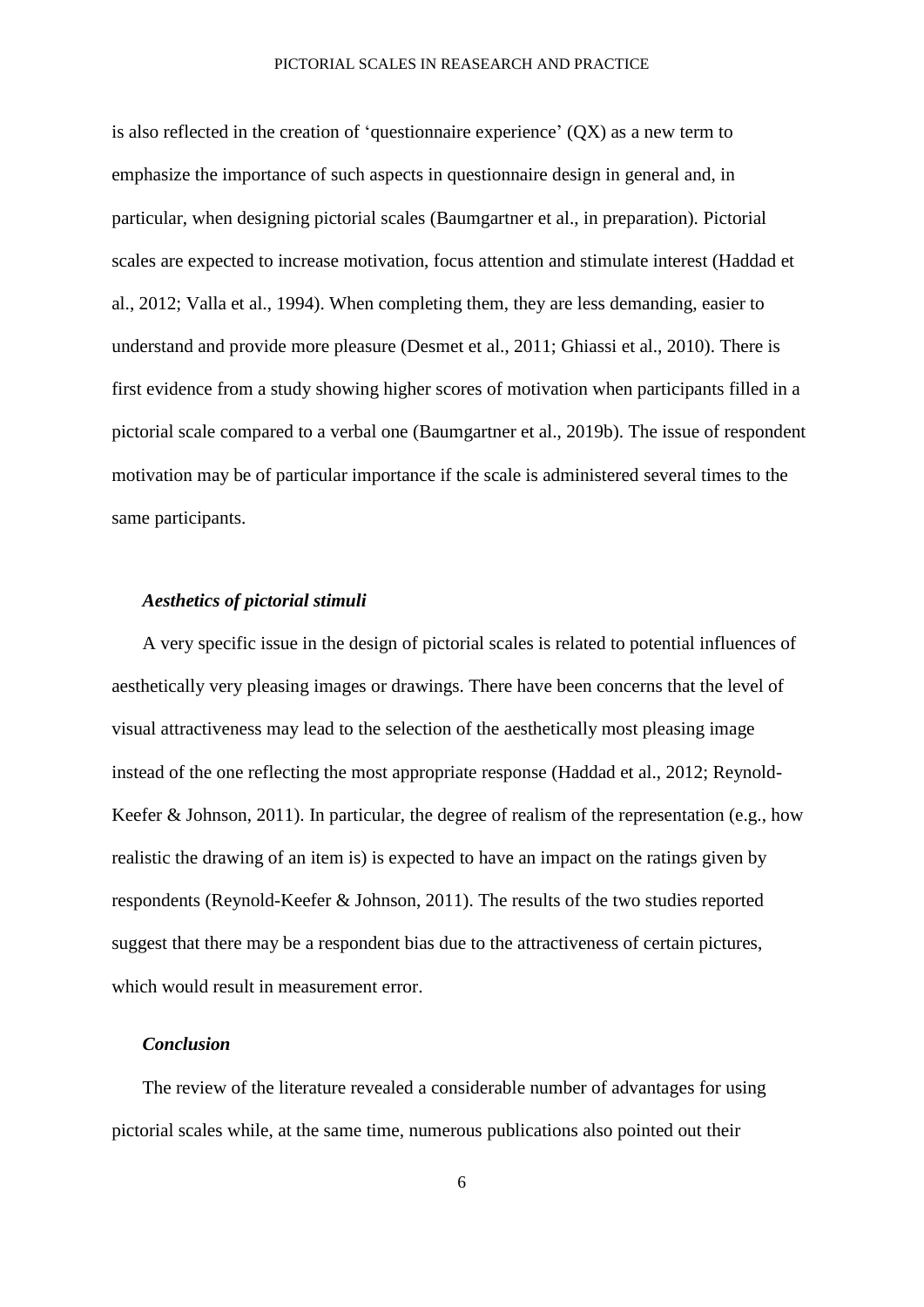weaknesses. Although there is no unanimous agreement on the advantages of pictorial scales, there appears to be sufficient support in the research literature for the development and the use of such scales. The literature also revealed that despite considerable interest in the question surrounding the design of pictorial scales, there is very little empirical research that made comparisons between verbal and pictorial scales, which would provide more substantial evidence of their respective advantages and disadvantages. Regardless of these issues, a large number of image-based scales are used in practice and research. In the following section, a review of existing pictorial scales is presented with a view to gaining a better understanding of the methodological approaches used to develop them.

## **Pictorial scales: overview, classification and methodological approaches**

### *Overview of existing pictorial scales*

A literature review was carried out to identify and classify pictorial scales that had been published and used. The following databases were used: Google Scholar, PsycINFO, PSYNDEX, and PubMed. While an earlier review (Desmet et al., 2016) only examined instruments assessing affect, we included pictorial scales from all application domains. We used the following terms to search for pictorial scales across different domains: pictorial scale/questionnaire, non-verbal scale/questionnaire, image, visualization, cartoon-based scale/questionnaire, facial expressions, and face scale/questionnaire. Furthermore, we attempted to find scales by entering the following typical application domains of pictorial scales: affect, mood, pain, emotion, children, pediatrics, and physical illness. We also used the following psychometric terms: test validity, test reliability, construct validity, and test construction. We did not place any constraints on the literature search with regard to the type of the publication or its source (e.g. we included scholarly journals as well as conference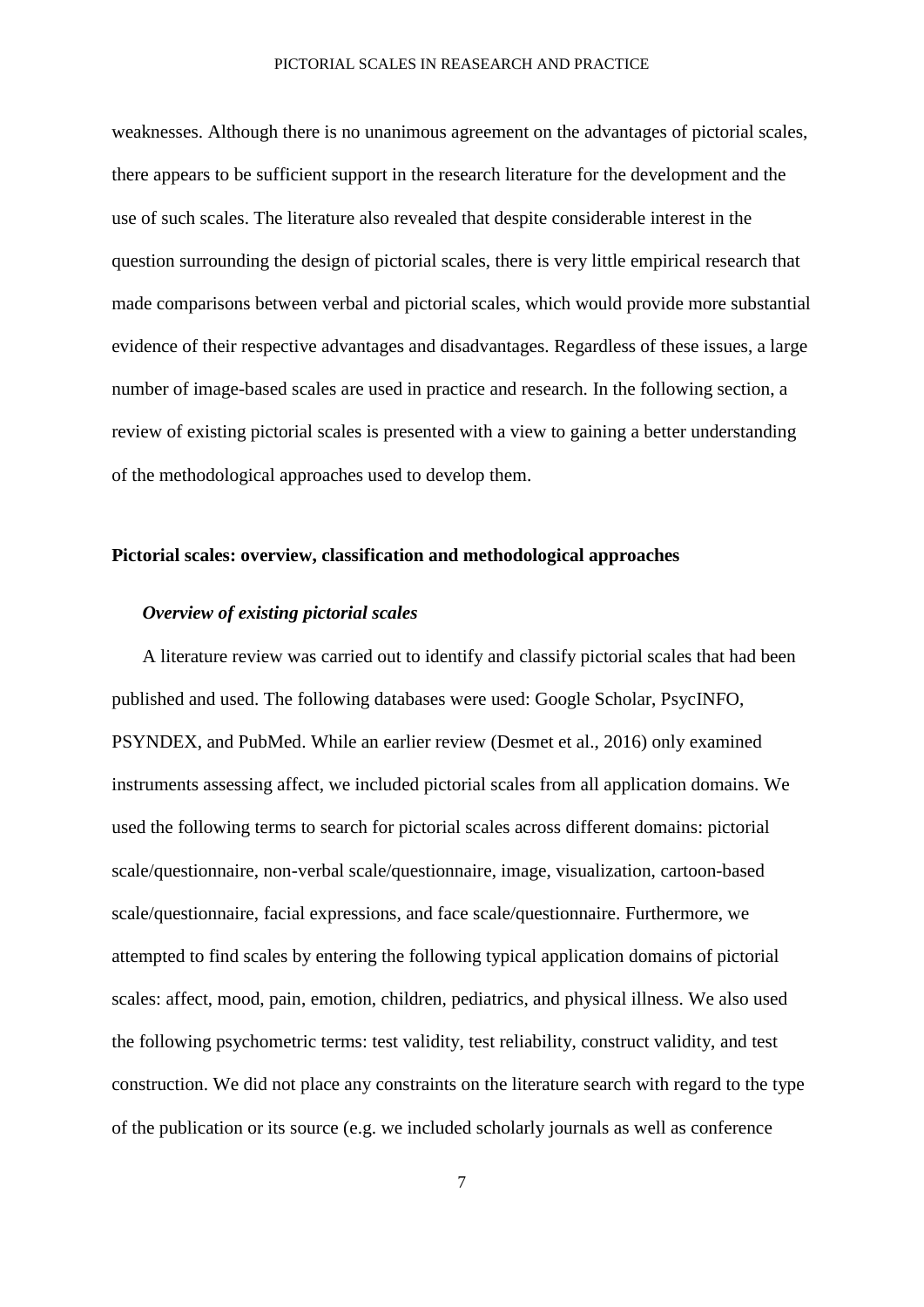publications without peer review). We only searched for publications in English language and made extensive use of the backward search method (i.e. we searched the reference list of the relevant publications identified to locate further pictorial scales). The backward search method contributed substantially to the location of pictorial scales since the online search method proved to be difficult. This was because scales were linked to a wide range of keywords, often not making use of the most obvious ones (e.g. pictorial or non-verbal scale/questionnaire).

An exclusion criterion was that we limited our search to pictorial instruments that allowed respondents to make ratings, which excludes other picture-based instruments used in psychology such as intelligence tests measuring perceptual reasoning (e.g., WAIS-IV) or the Rorschach test (e.g., Urist, 1977).

In total, we identified 57 publications of instruments that provided a graphical illustration of the scale in the form of a figure. This list of instruments was compiled by using information from the online search, the backward search method, and suggestions made by other researchers. The pictorial scales are presented in table 1, following alphabetic order. Scales published without illustration were not listed in the table because it is difficult to assess the nature and the quality of a scale without knowing what it looks like.

The following results emerged from the in-depth analysis of published pictorial scales. (a) Most instruments are used in application areas such as assessment of emotional states and affect (n = 23), followed by medical diagnosis (n = 9). Research on emotion is a particularly suitable application area because it may be more difficult to describe the emotion verbally than to show it in the form of a drawing or manikin representing the facial expressions of the emotion. (b) It emerged that pictorial scales may be especially suitable for certain target groups. Children assessment is an important target domain because of the inability of younger children to read and the difficulties of older ones to understand complex language. Therefore,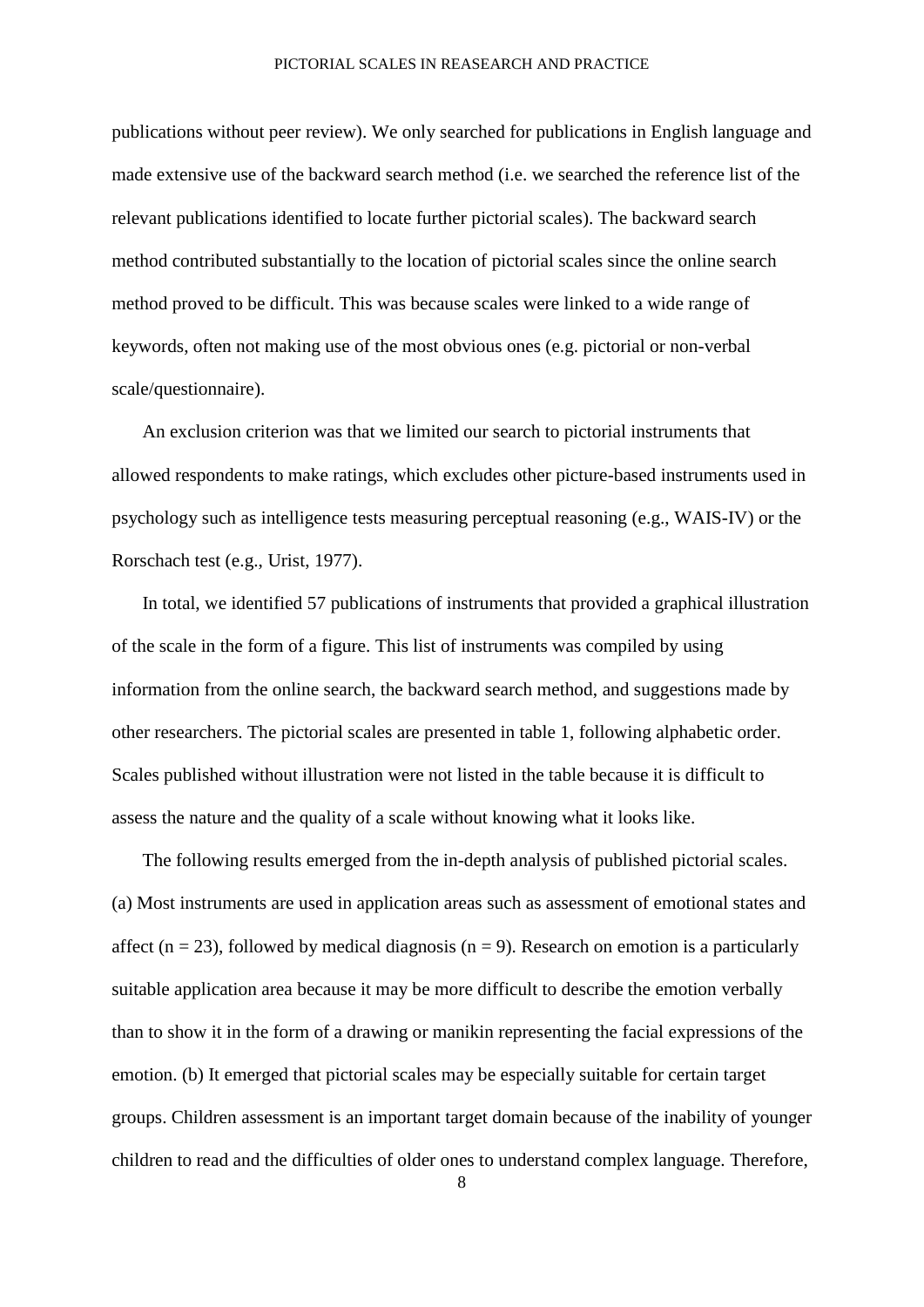many instruments were developed for children as the main target group. (c) Pictorial scales were generally shorter than typical verbal scales, with only a smaller number comprising more than 10 items. Interestingly, we found nearly half of the instruments to be one-item scales. (d) The literature review revealed a broad range of designs of pictorial scales. This includes exclusively pictorial scales of different types but also so-called hybrid scales that additionally contain different kind of non-pictorial content (e.g. verbal content in the form of keywords).

#### *Classification of existing instruments*

The pictorial scales identified in the literature were analyzed with regard to the kind of scale design used. This was done with a view to gaining an overview of the kind of pictorial scales used in research and practice and to creating a classification system.

The following approach was used for creating the categories of the classification system, involving all authors of the manuscript. All scales from table 1 were examined, focusing on common elements and salient differences. If the elements of two scales did not differ much from one another, it may suggest that both scales are similar in their underlying structure and should belong to the same category. If there were obvious differences with regard to the nature of a scale or its use compared to other scales, it should be assigned to a different category. Table 2 provides a listing of the different scale types and their characteristics. After a preliminary analysis of the 57 scales, the most frequent differences between scales were observed with regard to three main criteria. (a) *Conveyor of item meaning* refers to the way the meaning of the item is conveyed to the respondent. This could be in the form of exclusively pictorial content (e.g., scale #01 in table 2), combined verbal and pictorial content (e.g., scale #07 in table 2), and exclusively verbal content (e.g., scale #05 in table 2). (b) *Type of rating scale* refers to the way the different items can be rated and how the meaning of the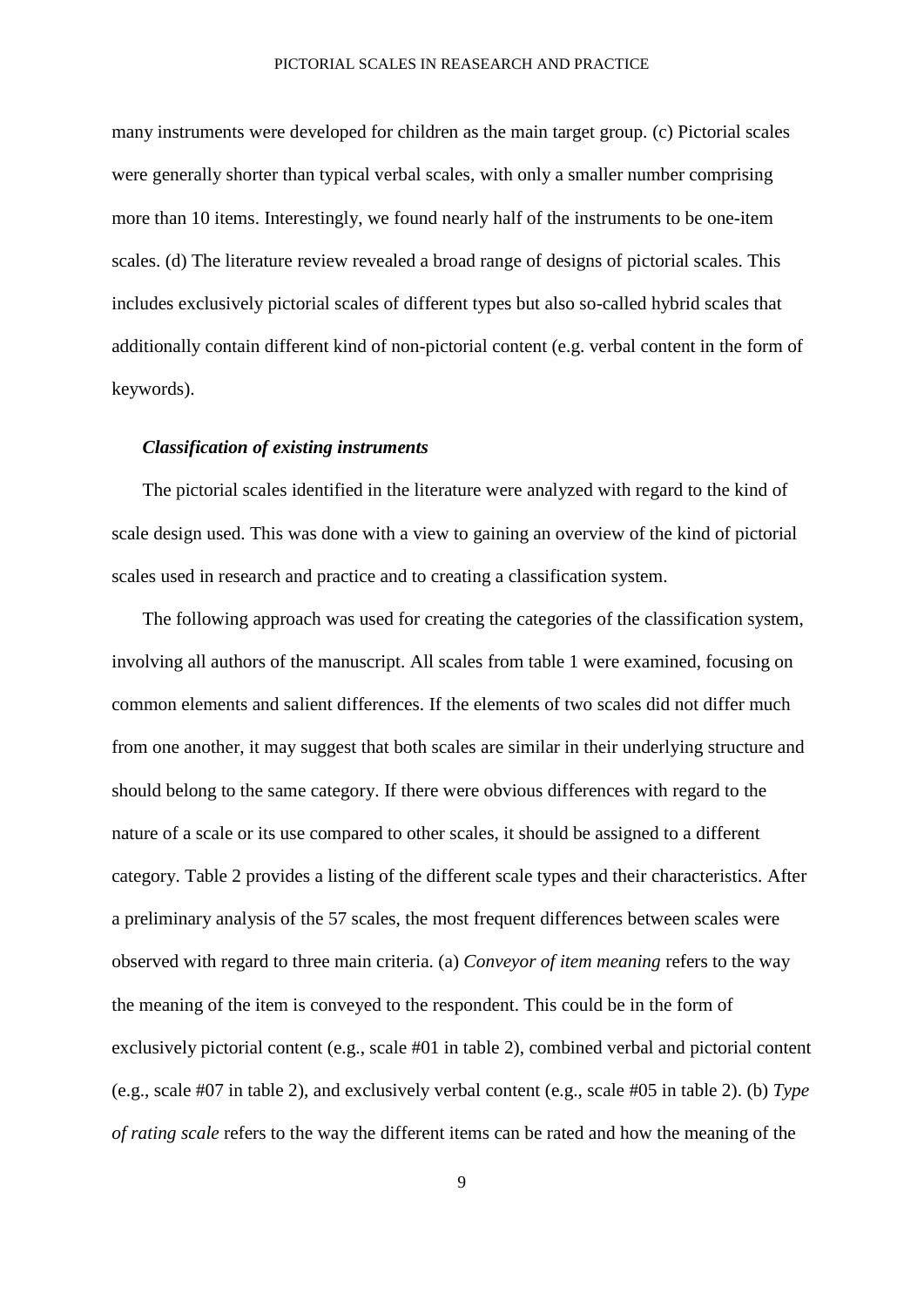rating is conveyed to the respondent. This could be in the form of exclusively pictorial content (e.g., scale #01 in table 2), combined verbal and pictorial content (e.g., scale #10 in table 2), and exclusively verbal content (e.g., scale #08 in table 2). (c) The third criterion *level of integration* refers to the degree to which conveyor of item meaning and rating scale represent two separate entities (e.g., scale #02 in table 2) or an integrated single entity (e.g., scale #01 in table 2).

The use of the three criteria resulted in a 3 x 3 x 2 classification system being developed. To facilitate categorization, numerical elements such as scale numbers were considered as non-verbal elements. Based on the 3 x 3 x 2 classification, 18 categories were derived. However, two of the categories were not applicable because they would correspond to a full verbal scale, which was outside the remit of the present review. This resulted in a classification system with 16 suitable categories (see figure 1a).

The analysis revealed several interesting results. A broad distinction can be made between scales with exclusively pictorial content and hybrid scales containing both pictorial and verbal content. It showed that certain scale types were much more frequent than others. Slightly more than half of the scales (n = 30) were found to belong to the category *'pictorial conveyor of item meaning & pictorial rating scale & integrated entity'* (see figure 1a). They may be considered exclusively pictorial on both criteria (i.e. conveyor of item meaning and rating scale). Conversely, this shows that there were a considerable number of hybrid scales  $(n = 27)$ , which may be indicative of the difficulties associated with the development of exclusively pictorial scales. There were 5 out of the 16 categories, to which none of the instruments could be assigned. The remaining 11 categories (representing hybrid scales) showed frequencies in the order of one to five. Finally, the results showed that exclusively verbal content on one criterion (i.e. either item meaning or scale rating) was rather rare, which may be indicative of the good intent of scale developers to minimize verbal content.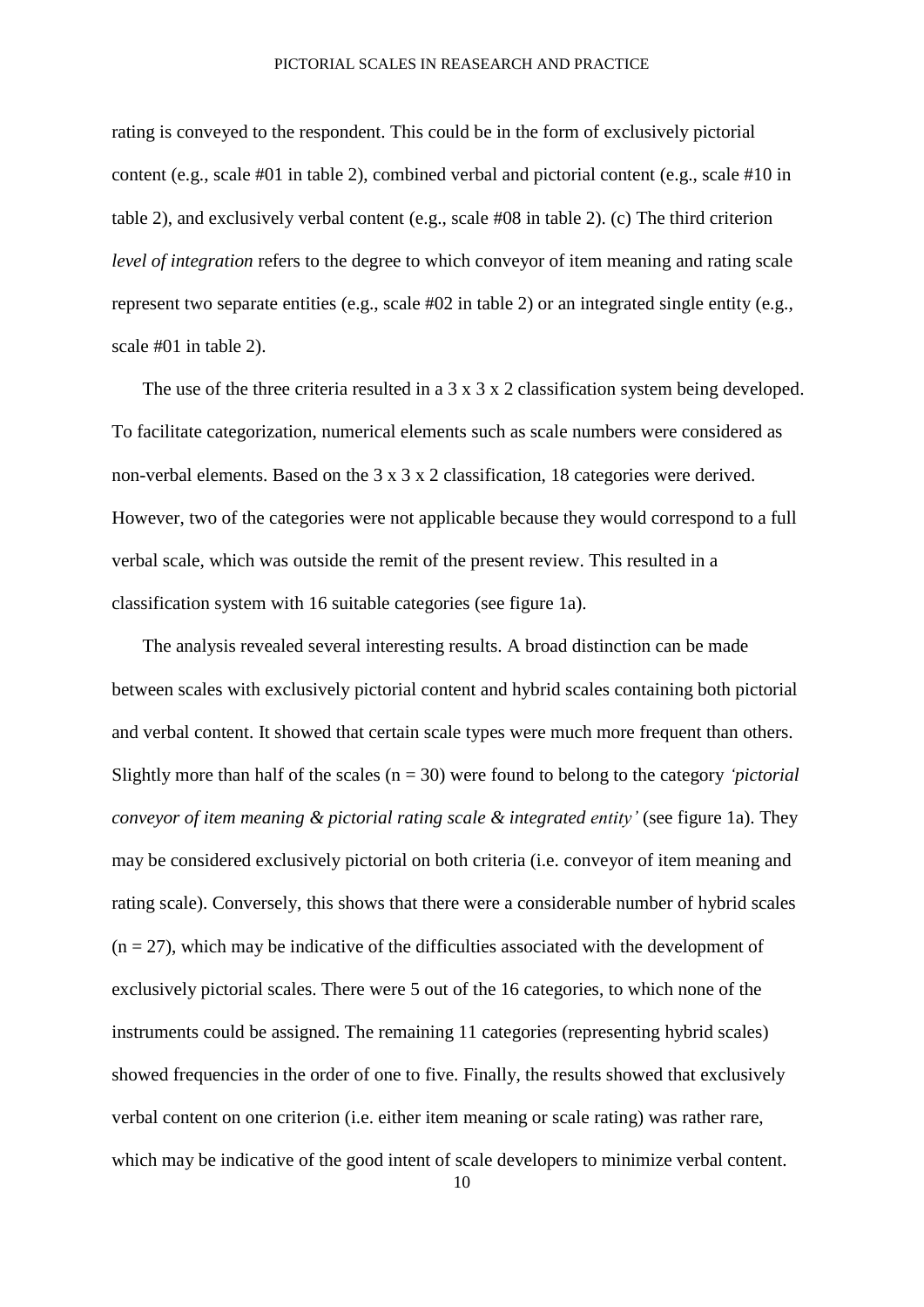The categorization using supplementary classification criteria revealed the following picture (see figure 1b): (a) There is a large number of single-item scales ( $n = 25$ ), being nearly as frequent in numbers as multi-item questionnaires ( $n = 32$ ). This may suggest that pictorial scales may be particularly suitable when constructs are to be measured with very short scales rather than elaborate scales. (b) Pictorial scales for children are very frequent, with about half of the scales being developed for that target group. This may be due to children having generally poorer reading skills than adults, which does not matter if the scales are non-verbal. We acknowledge that the list of pictorial scales provided is probably not comprehensive. Given that we made extensive use of the backward search method and received additionally suggestions from other researchers about the existence of further pictorial scales, it suggests that an extensive keyword-based literature search is insufficient to identify all existing pictorial scales. Therefore, the non-comprehensiveness of our list may have somewhat biased the classification of instruments, which we carried out with regard to different properties.

#### *Methodological approaches used for scale development*

The pictorial scales identified were then examined with regard to the methodological approaches used for scale development. The scales that provided descriptions (even if very short) are presented in table 3.

The results of this analysis showed that the publications varied considerably with regard to the level of detail reported about the procedure of scale development. Similarly, the methods used for the development and validation of the scales, if reported, were very diverse. The pictorial items were often created in collaboration with graphic designers and experts from other fields. Furthermore, user feedback was obtained in various forms (e.g., thinkingaloud protocols, ranking of items, and suggestions for improvement). Of the scales presented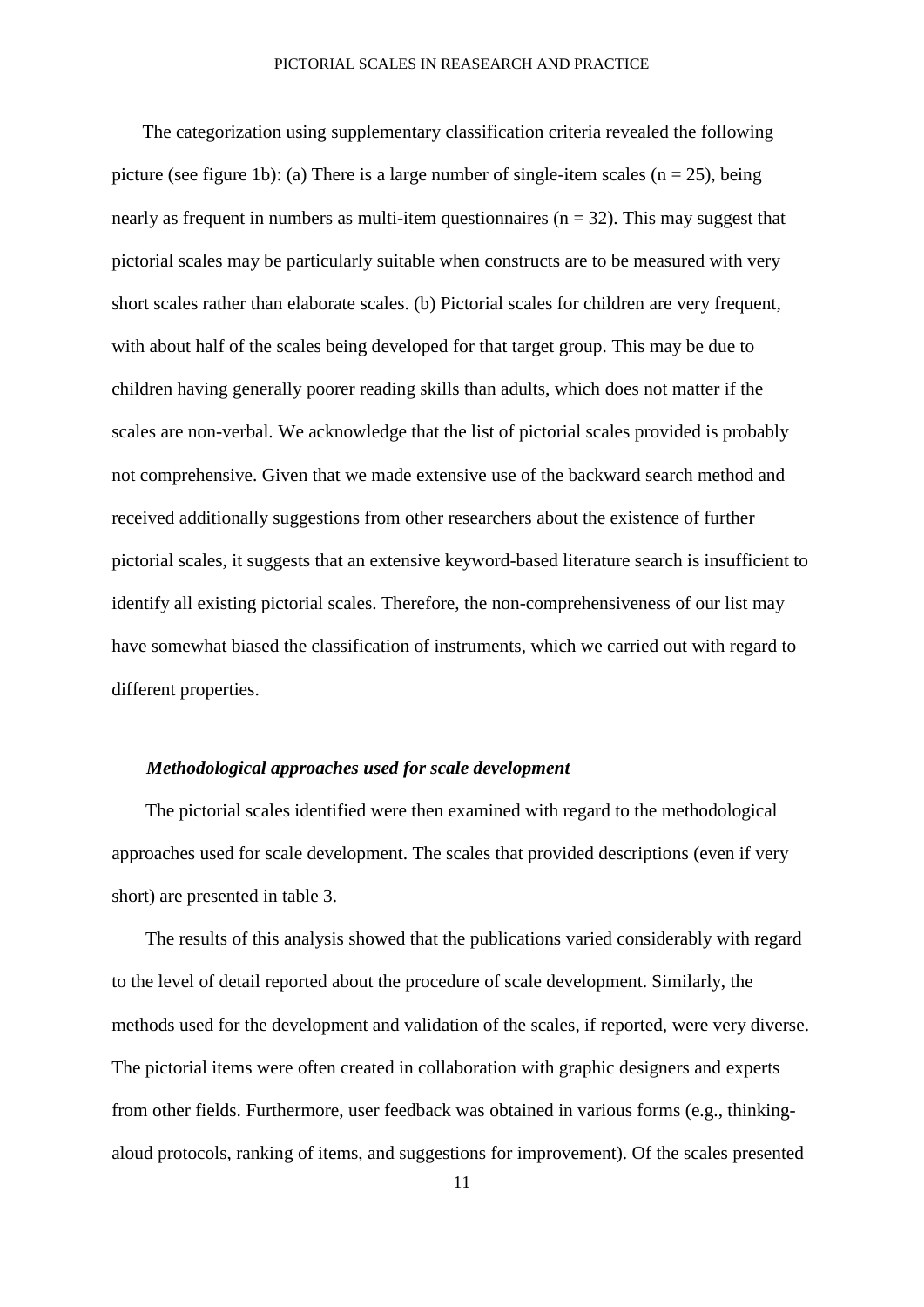in table 3, for 18 of them the authors reported to have carried out a validation study in some form. For 11 scales, they reported some quantitative indicator of the psychometric quality of the scale (e.g. internal consistency, test-retest reliability) and for 5 scales, they reported one or more validity coefficients (e.g. convergent and divergent validity). Overall, it can be concluded that there is not a specific procedure of scale development that is widely used. Instead, a wide range of approaches is applied. Furthermore, the analysis showed that very few studies captured scale validity by reporting relevant validity coefficients and other psychometric indices.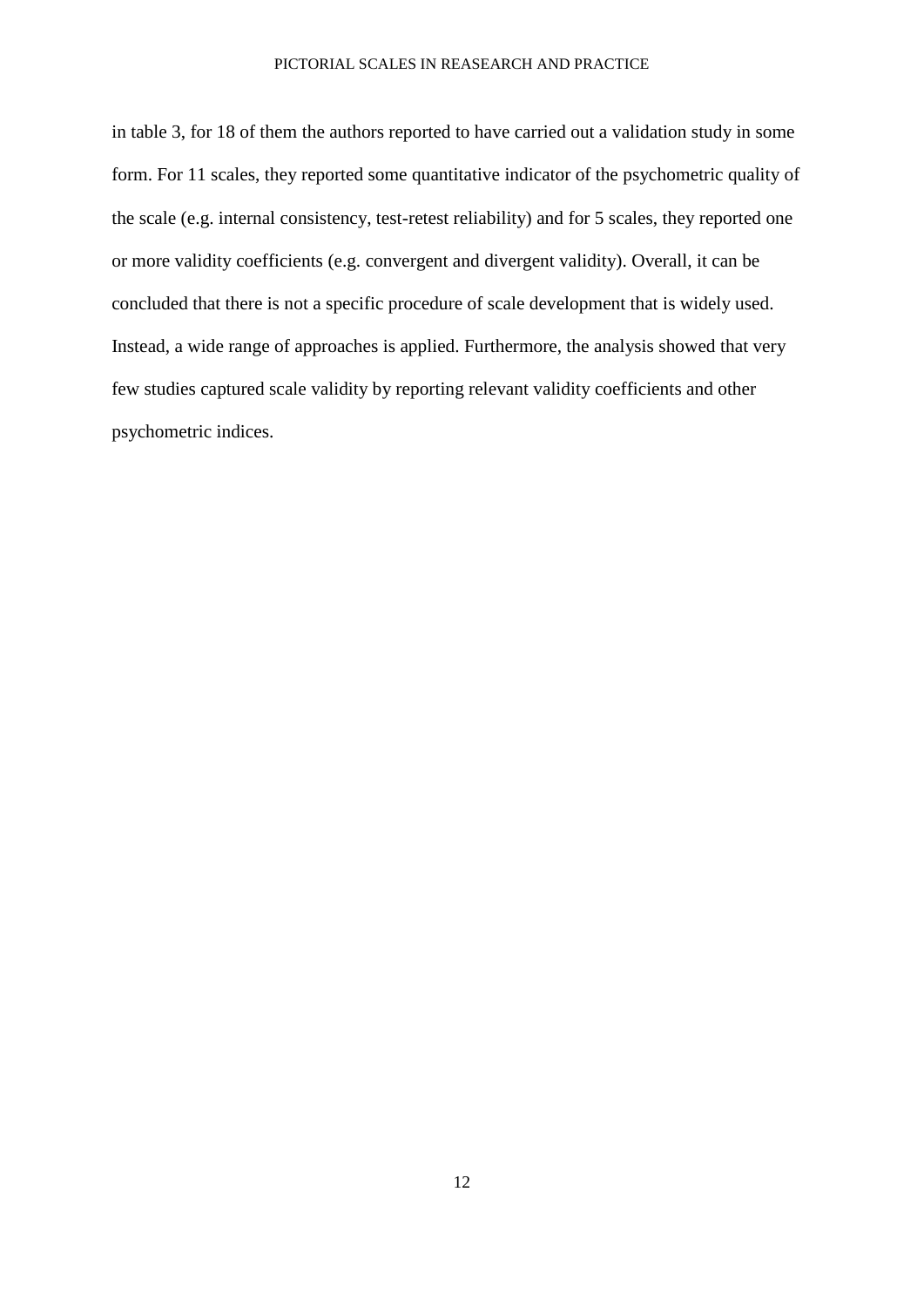### **Implications**

#### *Favorable conditions for developing and administering pictorial scales*

Based on our analysis of existing instruments and our own deliberations, we believe that under the following circumstances, the development of a pictorial scale appears to be promising (see table 4a for a summary of the main points). (a) The language competence of respondents may be limited (be it their reading skills or their general understanding of the language). This includes target groups where respondents have different mother tongues in the same cultural space or at least in countries that are similar to one another in terms their cultural dimension (see, for example, the model of Hofstede, 1991). For example, multilingual countries such as Switzerland or Belgium would benefit from this. If the countries in which the same scale is applied are culturally very different from each other (in terms of Hofstede's model), this increases the risk that the same scale is interpreted in a different way. For example, the interpretation of some non-verbal signs differ between cultures (e.g., ring gesture). Of course, such ambiguous signs are to be avoided in pictorial scales.

Another important target group to which the argument about the limited language competence applies are children, though they may interpret a pictorial scale in a different way than adults. If a scale is used for both target groups, separate validation studies are required. (b) There is a need to measure a construct several times. The more often the same construct is measured, the more the pictorial scales will be able to reduce its disadvantage compared to a verbal scale, or increase its advantage over it, respectively. This is because in a repeated measurement context, a picture as a symbolic representation may allow a better and faster encoding of the information (similar to configural displays; Bennett & Walters, 2001). (c) There may be certain constructs that are more amenable to measurement by means of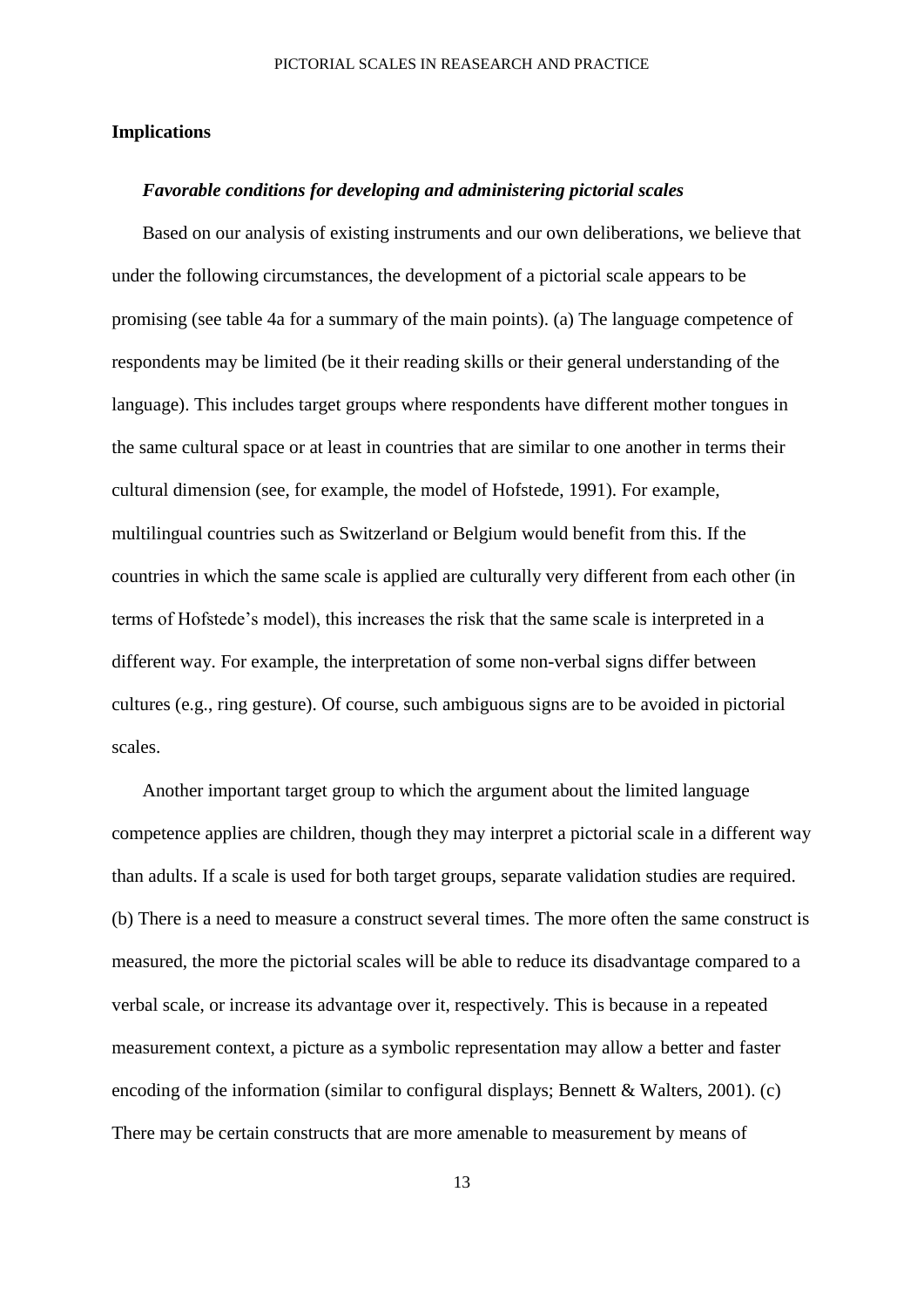pictorial scales. This refers to constructs that can be well represented by pictures. A prime example of such a construct is emotion because of the visual nature of emotional expressions (even if it acknowledged that certain emotion such as shame may not have unique facial expressions). (d) If there is a need to develop a short scale (in particular, a one-item scale), pictorial scales might be more advantageous than when an elaborate scale is required. This point was also supported by the rather high frequency of one-item scales emerging in the present review. Again, it has to be noted that verbal scales may also be highly suitable for single-item measures. Furthermore, it has to be acknowledged that there has been a long debate in more general terms about the suitability of single-item measures (i.e. verbal and non-verbal items) compared to multiple-item instruments (e.g., Gardner, Cummings, Dunham & Pierce, 1998; Venkatraman & Grant, 1998; Schmidt & Hunter, 1996).

All four points that we mentioned provide in our view favorable conditions that should be taken into account when considering the design and use of pictorial scales. To avoid any misunderstanding, we do not claim that under these circumstances pictorial scales are more suitable than verbal scales but rather that these circumstances increase the relative suitability of pictorial scales.

#### *First draft of guidelines*

Based on our experience in pictorial scale development (Baumgartner et al., 2019a; Baumgartner et al., 2019b; Baumgartner et al., in preparation), we developed a prototypical three-phase approach to the development of a pictorial scale. Figure 2 shows the three phases consisting of item generation, interpretation check and scale validation. This approach is based on best practices of scale development (Hinkin, 1995). Due to the visual nature of pictorial scales, these best practices had to be adapted, especially with regard to the first two phases. Several methods are proposed for each phase, of which some were inspired by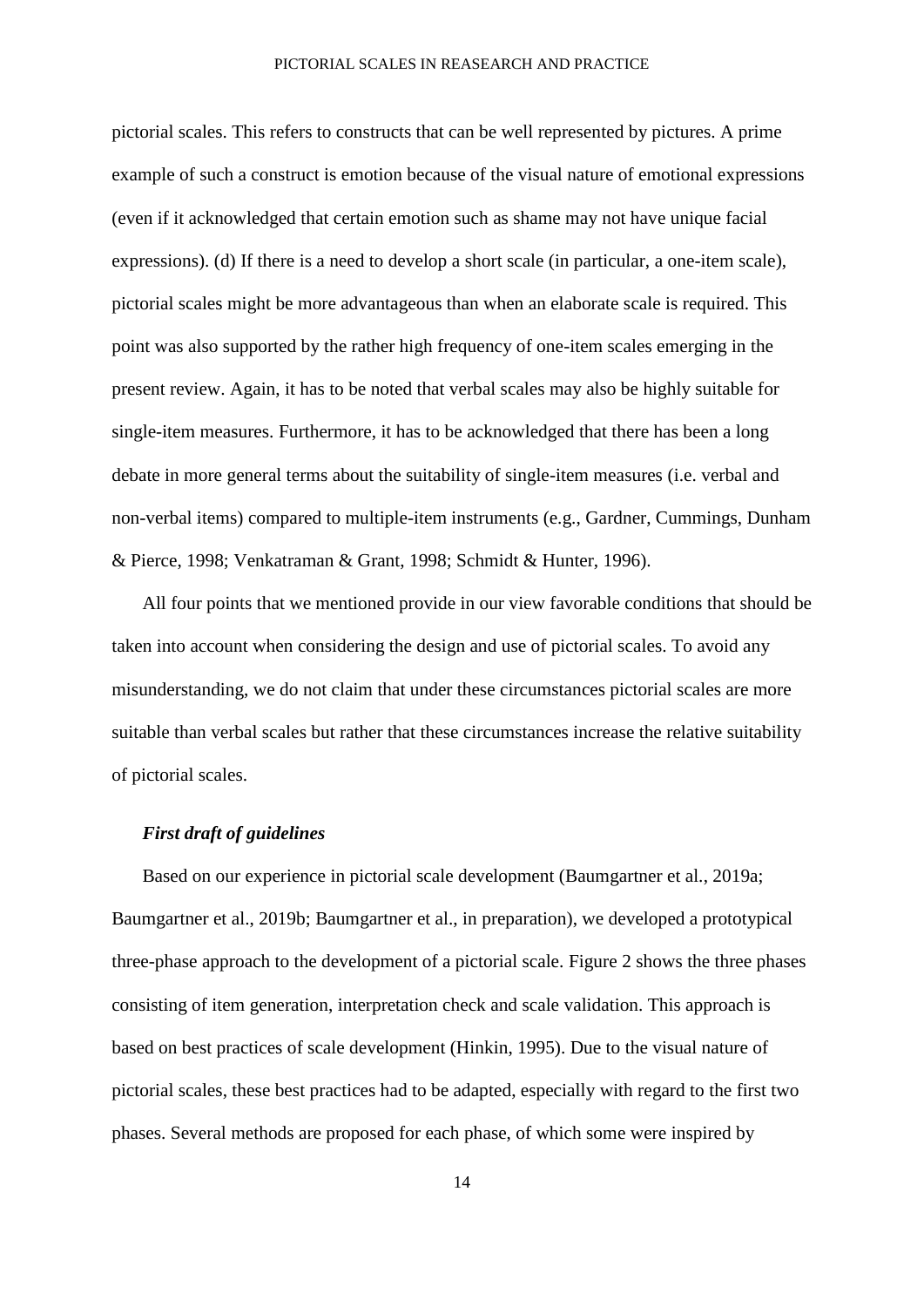disciplines other than psychology (e.g., UX design, computer science). This set of methods is not exhaustive. The methods might be added or replaced depending on the application area of the instrument, the target group, or the skills of the researcher developing the pictorial instrument.

#### *Item generation*

The first phase is characterized by gathering ideas for an adequate representation of the items of a pictorial scale. In this phase, a group of experts needs to generate ideas for meaningful items and should be able to visualize the constructs of the scale while keeping the characteristics of the target population in mind (e.g. children, functional impairments). Therefore, a multidisciplinary team of experts is required, being able to offer the appropriate skills in the respective domains. For these goals, the following methods may be used: brainstorming, visualization (e.g., design studio) and rapid prototyping. Established verbal questionnaires may be used as a starting point for developing ideas and items. The goal of this phase is to develop the most promising ideas for a visual representation of a construct, and to create a first draft of items, which will be checked with test users in the next phase.

## *Interpretation check*

The second phase involves assessing the visual drafts generated in the first phase by asking test users for feedback on how they interpret the items. Inspection methods such as interviews or the thinking-aloud technique (e.g., Nielsen, 1994) can be used to gain insights into the mental model of test users. Furthermore, expert discussions or expert surveys (e.g., Delphi method; Okoli & Pawlowski, 2004) can be used as additional methods to obtain valuable feedback 'outside the box'. The second phase is crucial in laying the foundation for a scale with satisfactory psychometric properties. The steps in this phase should be iterative, that is, items have to be refined and re-evaluated until they are sufficiently well understood by respondents. Approaches such as the ISO 9186 comprehension test for graphical symbols

<sup>15</sup>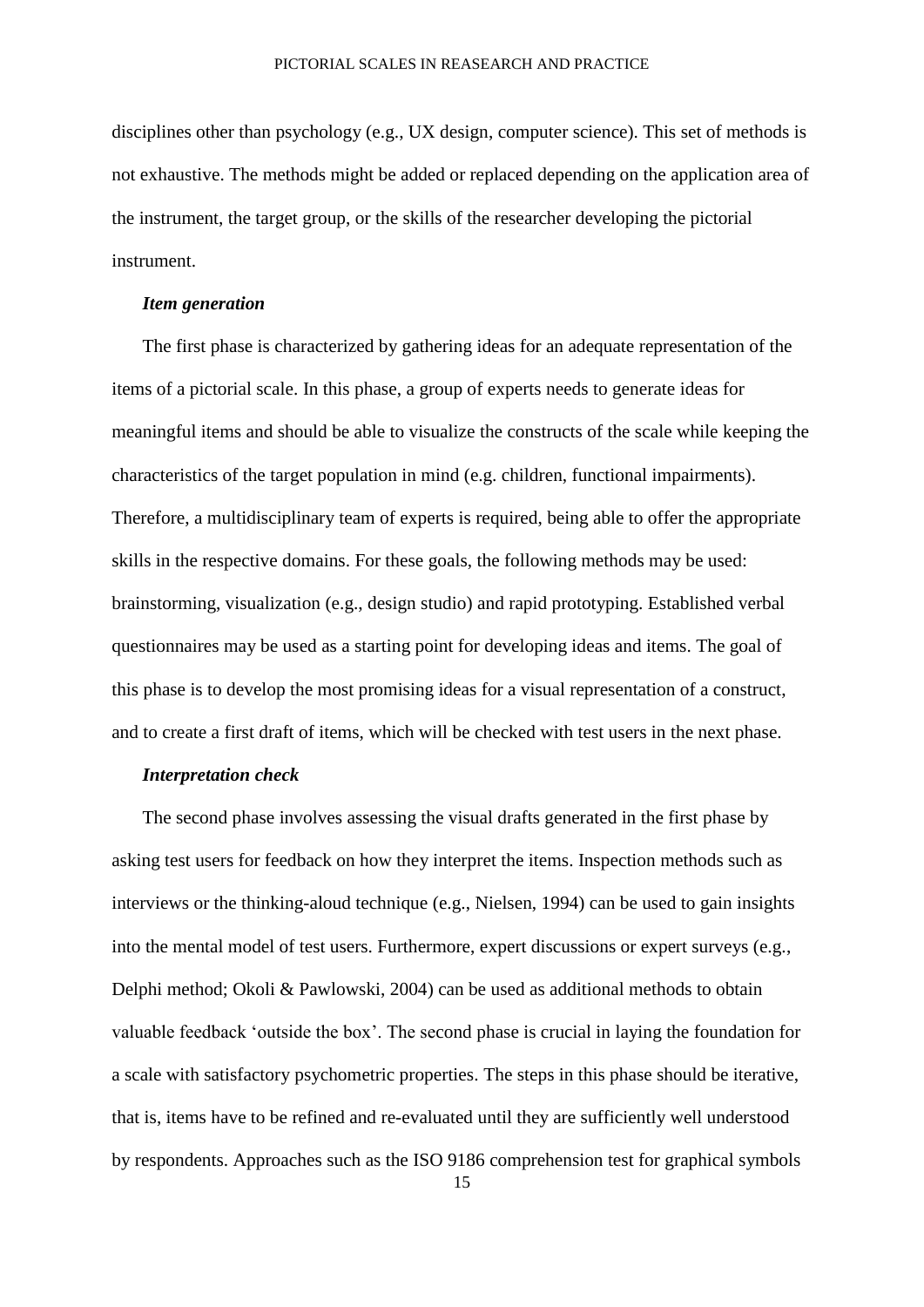can be used as a yardstick to check if items are sufficiently comprehensible. The goal of this phase is to have a consolidated set of items with an adequate representation of the construct in question (high content validity), which is ready to be tested in a validation study for assessing psychometric criteria. Content validity may be assessed by the level of agreement between expert raters on the different dimensions of the construct. In addition to the methods proposed (which we consider particularly suitable for the development of pictorial scales because they had already put to the test in our research), the literature proposes further methods (e.g., Howard, 2018) that may be used for the development of pictorial items. Howard proposed quantitative methods such as item rating (i.e. participants rate the representativeness of each item against a definition of the construct to be measured), item sorting (i.e. participants assign each item to one of a set of constructs that they believe represents best what each item measures, with one of the constructs being the one to be measured), and combined methods of the two (i.e. participants rate each item for its representative for each construct, one of which is the construct to be measured). If this second phase is not successfully completed (e.g., the items developed do not reflect the underlying construct adequately), scale developers will need to move back to the previous phase.

## *Scale validation*

The third phase involves an empirical assessment of the psychometric properties of the newly developed pictorial instrument by means of a validation study with the target group. These psychometric measures are calculated to evaluate the quality of the scale by examining 'its relationship with other variables of interest' (Hinkin, 1995, p. 971). This should include psychometric coefficients such as validity measures (convergent, divergent and criterionrelated validity), reliability measures (e.g. internal consistency, re-test reliability) and sensitivity. Which of the psychometric coefficients should be used depend on the specific scale to be evaluated. For example, internal consistency cannot be determined for one-item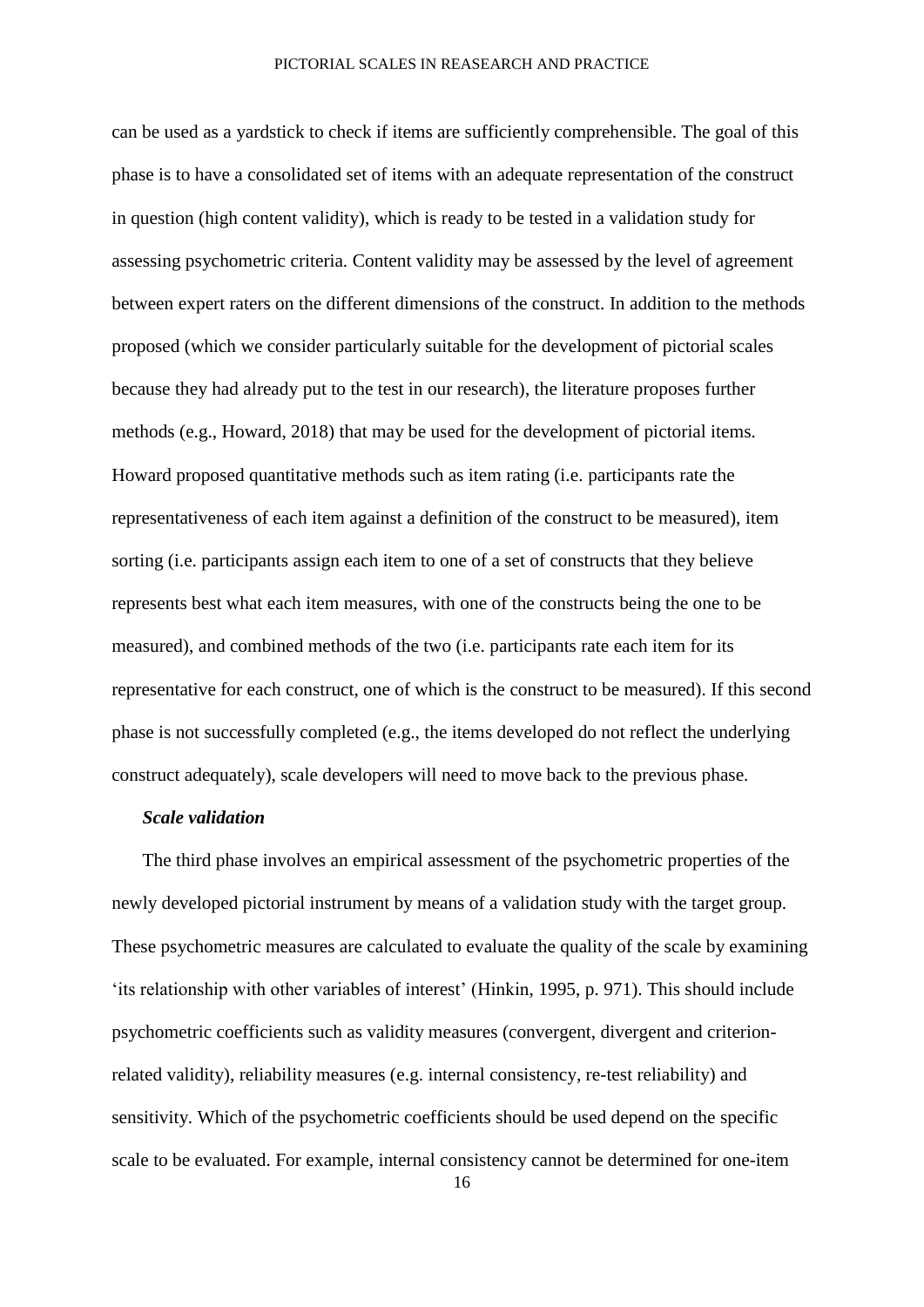measures and re-test reliability should only be determined for trait measures but not for state measures.

The goal of the last phase is to determine whether the developed pictorial scale enjoys satisfactory psychometric properties or not. For this purpose, the psychometric properties of established verbal scales can be used as a yardstick. If the results of the validation study are not satisfactory, scale developers need to return to phase II, or even to phase I, if the underlying constructs are not adequately reflected in the pictorial scale.

The first draft of these guidelines to develop pictorial scales needs to be further elaborated, especially providing more detail on the different steps and methods. This may help us move towards a more standardized approach to the development of pictorial scales.

## *Future research and development of future pictorial scales*

There is a need to address a number of issues with regard to future research but also future development of scales (see table 4b for a summary of the main points). (a) There is need for comparisons between pictorial scales and equivalent verbal scales to determine whether pictorial scales are able to match the psychometric properties achieved by verbal scales. This may include coefficients such as convergent validity, divergent validity, criterion-related validity, internal consistency, and sensitivity. These comparative studies should also include the measurement of supplementary evaluative criteria because they may not be of lesser importance. This refers to criteria such as scale completion time, participant dropout rate, and participant motivation. (b) If there are no equivalent verbal scales available for direct comparisons, benchmark testing could be used. This refers to a comparison of a pictorial scale with typical psychometric quality coefficients achieved by verbal scales in the same or a similar field. For example, if a good verbal scale measuring general life satisfaction achieves a convergent validity coefficient of  $r = .7$ , this score could be used as a benchmark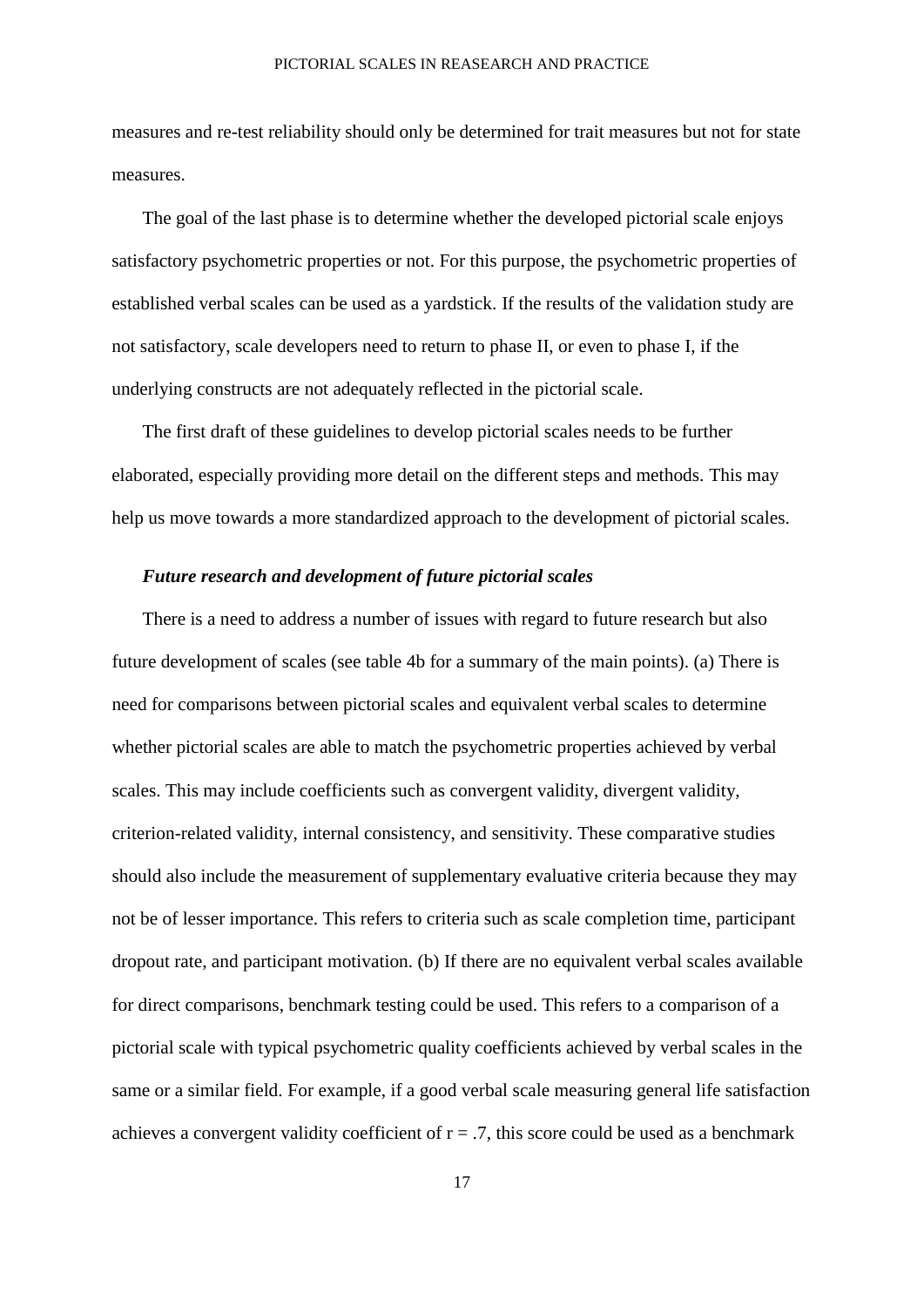for a pictorial scale capturing the more specific construct of job satisfaction. Given the complexity of establishing benchmarks, an alternative method may represent the development of meaningful cut points (e.g., Hirschfeld & Thielsch, 2015). (c) Guidelines for developing pictorial scales need to be developed. These guidelines are needed to extend recommendations for the development of verbal scales, which have been widely published in textbooks and handbooks on psychometrics and questionnaire development. The pictorial nature of the scales requires additional methodological considerations that need to be included in the guidelines. For example, the use of visual design elements needs to be addressed. In addition to excellent verbal skills needed by test developers of verbal scales, artistic skills in drawing and design are required to be able to create meaningful and unambiguous pictorial items. (d) It is a difficult endeavor to make suggestions about which fields in psychology would benefit from an increased availability of pictorial scales. This task should be left to the experts of their respective fields. In the field of work psychology and ergonomics (which is most familiar to the authors), we feel that pictorial scales are clearly underrepresented. This was also confirmed by the literature review summarized in table 1. Therefore, we can see a number of areas, which would benefit from the development of pictorial scales, including the measurement of workload and perceived usability. (e) The qualitative approach of testing the comprehension of pictorial scales (e.g. by using thinkingaloud protocols) needs to be more standardized. For example, criteria should be defined when scale comprehension is at a sufficient level in order for the scale to be tested in a validation study. This could be a minimum percentage of a sample of a pre-defined size. The ISO 9186 comprehension test for graphical symbols may provide guidance for this purpose only to some extent. This is because this ISO norm has been designed for symbols that represent simpler concepts such as locations in buildings (e.g. toilet, check-in).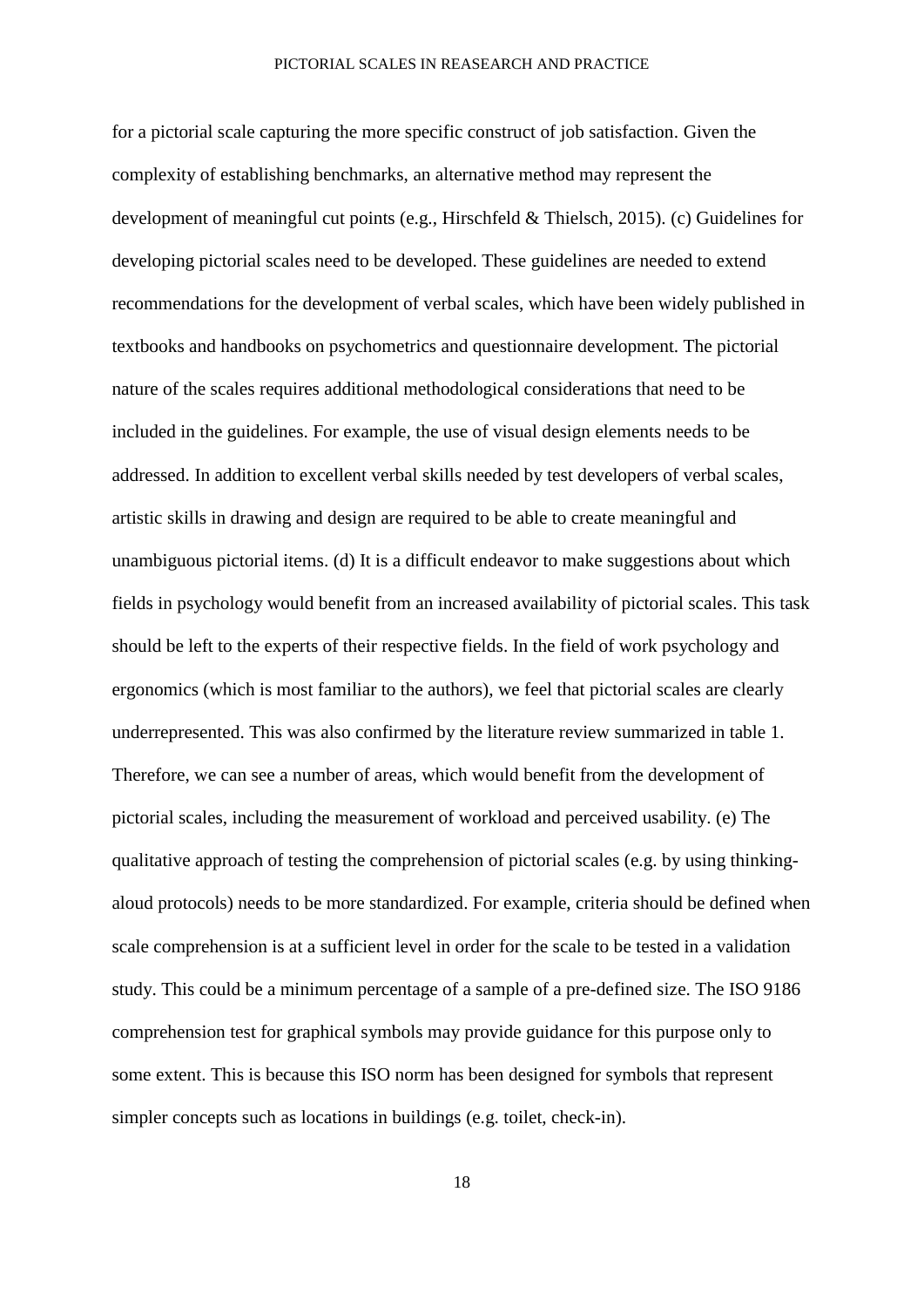## *Conclusion and outlook*

The present article provides a starting point for some reflection about the development and use of pictorial scales by integrating work from a wide range of application areas, which hitherto have not been considered together. These reflections need to culminate in a more structured methodological approach for the development of pictorial scales. Finally, we would like to stress that we do not believe that pictorial scales will to some extent replace verbal scales. However, we are convinced that the potential of pictorial scales is currently undervalued in research. Therefore, developing a structured methodological approach for the design of pictorial scales is expected to advance the field substantially.

### **References**

- Bago, J., Sanchez-Raya, J., Perez-Grueso, F. J. S., & Climent, J. M. (2010). The Trunk Appearance Perception Scale (TAPS): a new tool to evaluate subjective impression of trunk deformity in patients with idiopathic scoliosis. Scoliosis, 5(1), 6.
- Barnett, L. M., Vazou, S., Abbott, G., Bowe, S. J., Robinson, L. E., Ridgers, N. D., & Salmon, J. (2016). Construct validity of the pictorial scale of Perceived Movement Skill Competence. *Psychology of Sport and Exercise*, *22*, 294–302. doi: 10.1016/j.psychsport.2015.09.002
- Baumgartner, J., Frei, N., Kleinke, M., Sauer, J. & Sonderegger, A (2019a). Pictorial System Usability Scale (P-SUS): Developing an Instrument for Measuring Perceived Usability. CHI conference 2019.
- Baumgartner, J., Sonderegger, A., & Sauer, J. (2019b). No need to read: Developing a pictorial single-item scale for measuring perceived usability. *International Journal of Human-Computer Studies, 122,* 78-89.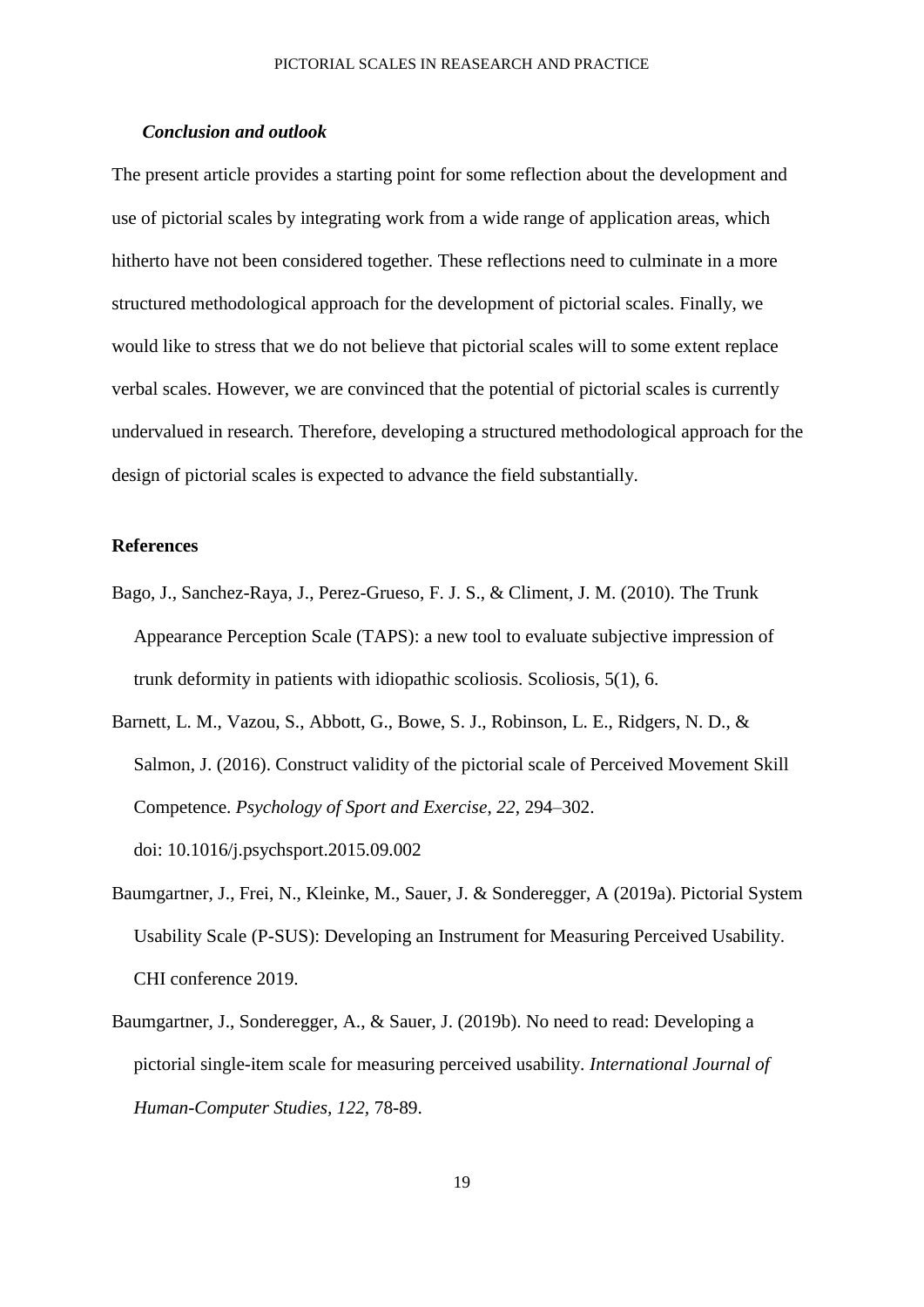- Baumgartner, J., Ruettgers, N., Hasler, A., Sonderegger, A., & Sauer, J. (in preparation). What you see is what you rate: developing pictorial instruments for measuring perceived usability.
- Baxter, A. L., Watcha, M. F., Baxter, W. V., Leong, T., & Wyatt, M. M. (2011). Development and validation of a pictorial nausea rating scale for children. *Pediatrics*, *127*(6), e1542-1549. doi: 10.1542/peds.2010-1410
- Beasley, J. M., Davis, A., & Riley, W. T. (2009). Evaluation of a web-based, pictorial diet history questionnaire. Public health nutrition, 12(5), 651-659.
- Bennett, K. B., & Walters, B. (2001). Configural Display Design Techniques Considered at Multiple Levels of Evaluation. *Human Factors*, *43*(3), 415–434. doi: 10.1518/001872001775898304
- Betella, A., & Verschure, P. F. M. J. (2016). The Affective Slider: A Digital Self-Assessment Scale for the Measurement of Human Emotions. *PLOS ONE*, *11*(2), e0148037. doi: 10.1371/journal.pone.0148037
- Bieri, D., Reeve, R. A., Champion, G. D., Addicoat, L., & Ziegler, J. B. (1990). The Faces Pain Scale for the self-assessment of the severity of pain experienced by children: development, initial validation, and preliminary investigation for ratio scale properties. *Pain*, *41*(2), 139–150.
- Boer, D., Hanke, K., & He, J. (2018). On detecting systematic measurement error in crosscultural research: A review and critical reflection on equivalence and invariance tests. *Journal of Cross-Cultural Psychology, 49*(5), 713-734.
- Bradley, M. M., & Lang, P. J. (1994). Measuring emotion: The self-assessment manikin and the semantic differential. *Journal of Behavior Therapy and Experimental Psychiatry*, *25*(1), 49–59. doi: 10.1016/0005-7916(94)90063-9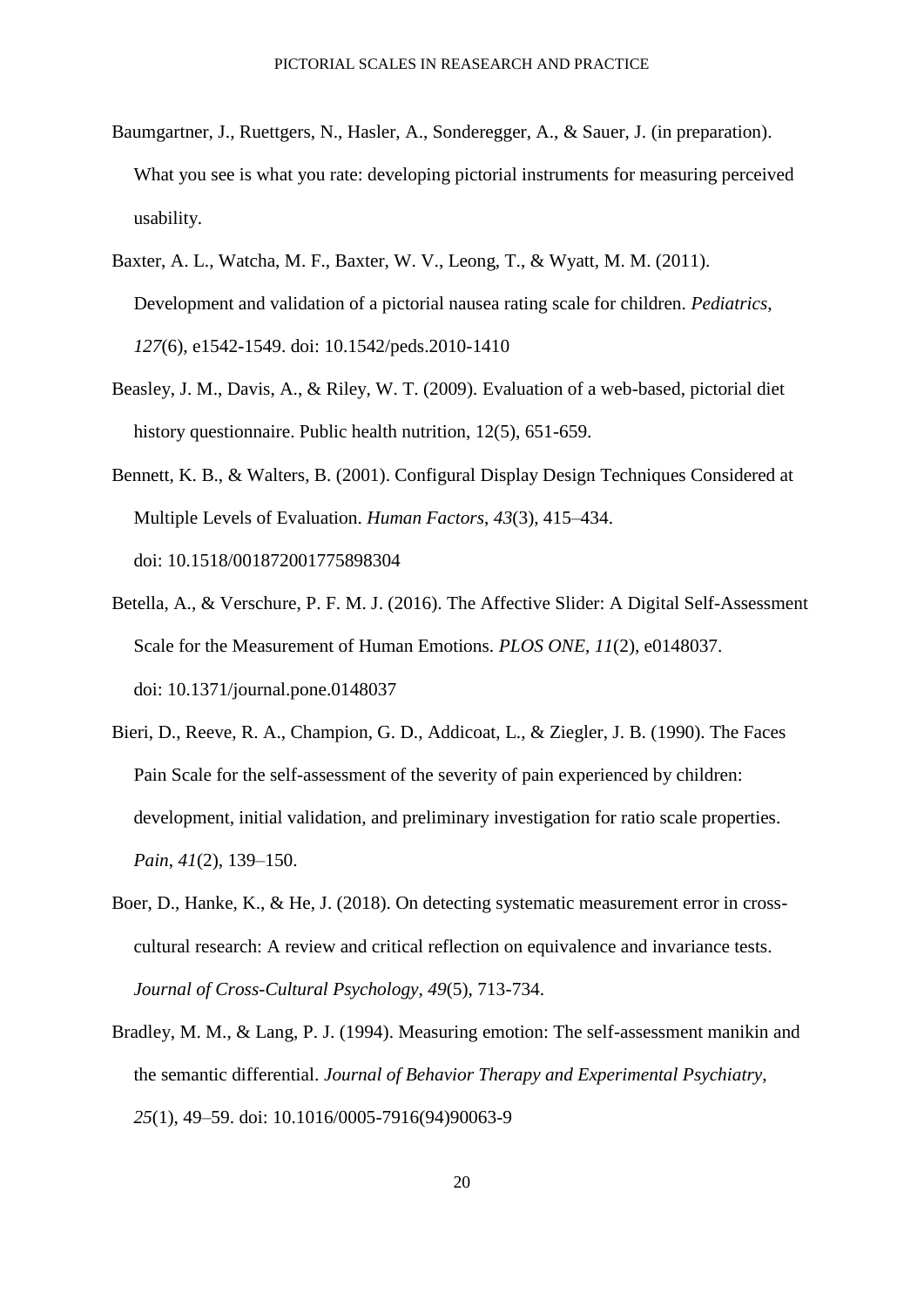- Broekens, J., & Brinkman, W.-P. (2013). AffectButton: A method for reliable and valid affective self-report. *International Journal of Human-Computer Studies*, *71*, 641–667. doi: 10.1016/j.ijhcs.2013.02.003
- Brumfitt, S. M., & Sheeran, P. (1999). The development and validation of the Visual Analogue Self-Esteem Scale (VASES). *The British Journal of Clinical Psychology*, *38*, 387–400.
- Buchanan, H., & Niven, N. (2002). Validation of a Facial Image Scale to assess child dental anxiety. *International Journal of Paediatric Dentistry*, *12*(1), 47–52.
- Büchi, S., & Sensky, T. (1999). PRISM: Pictorial Representation of Illness and Self Measure. A brief nonverbal measure of illness impact and therapeutic aid in psychosomatic medicine. *Psychosomatics*, *40*(4), 314–320. doi: 10.1016/S0033-3182(99)71225-9
- Cecil, C. A. M., McCrory, E. J., Viding, E., Holden, G. W., & Barker, E. D. (2016). Initial Validation of a Brief Pictorial Measure of Caregiver Aggression: The Family Aggression Screening Tool. *Assessment*, *23*(3), 307–320. doi: 10.1177/1073191115587552
- Choi, B. C. K., & Pak, A. W. P. (2005). A catalog of biases in questionnaires. Preventing Chronic Disease, 2(1), 1-13.
- Coolican, H. (2017). Research Methods and Statistics in Psychology. Hodder & Stoughton: London.
- Cowie, R., Douglas-Cowie, E., Savvidou, S., & McMahon, E. (2000). FEELTRACE: an instrument for recording perceived emotion in real time. 19-24. Paper presented at Speech and Emotion: Proceedings of the ISCA workshop, Newcastle, United Kingdom.
- Desmet, P. (2003). Measuring Emotion: Development and Application of an Instrument to Measure Emotional Responses to Products. In Funology (S. 111–123). Springer, Dordrecht. Accessed on https://link.springer.com/chapter/10.1007/1-4020-2967-5\_12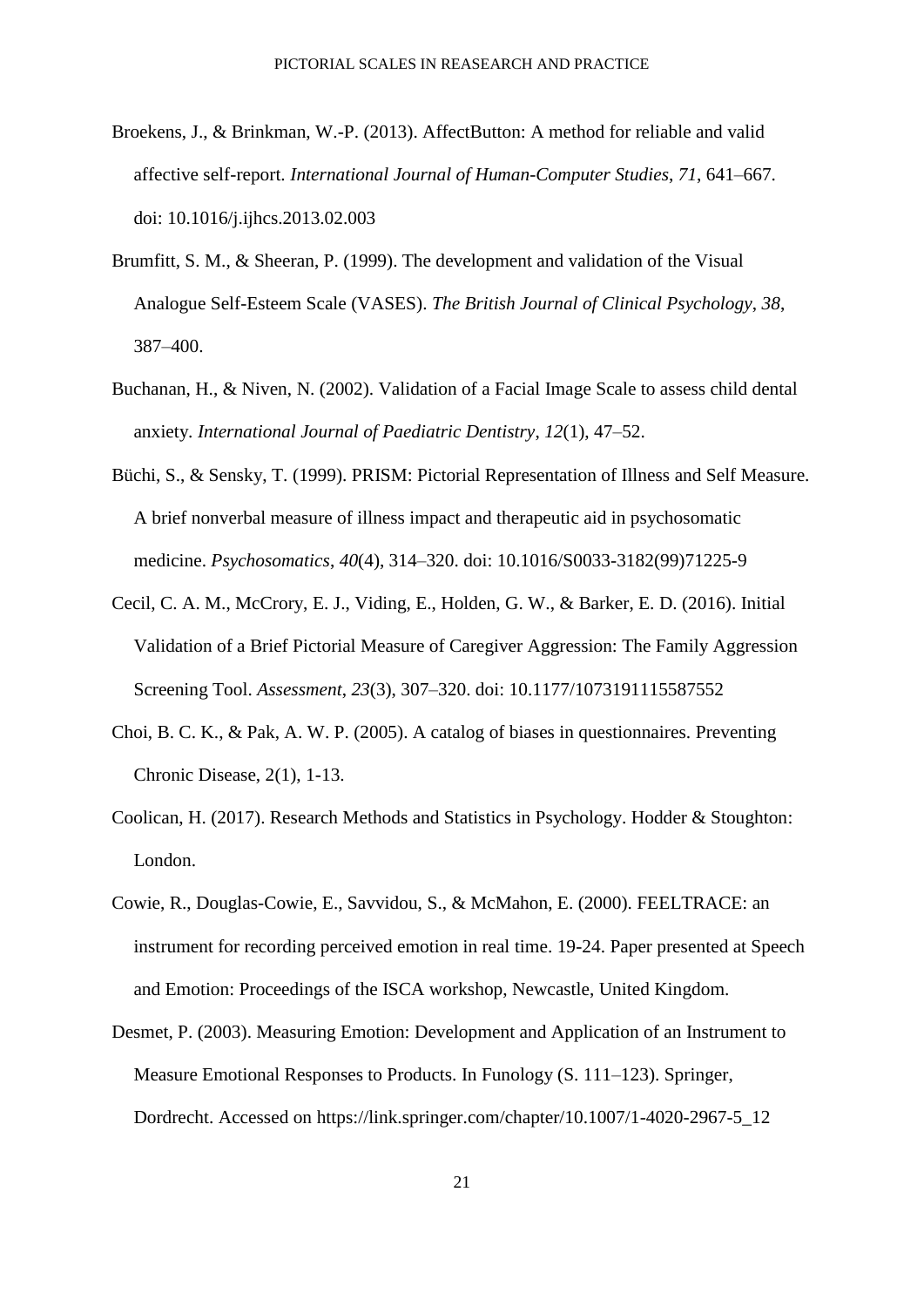- Desmet, P., Overbeeke, K., & Tax, S. (2001). Designing Products with Added Emotional Value: Development and Application of an Approach for Research through Design. *The Design Journal*, *4*, 32–47. doi: 10.2752/146069201789378496
- Desmet, P., Vastenburg, M., & Romero, N. (2016). Mood measurement with Pick-A-Mood: review of current methods and design of a pictorial self-report scale. *Journal of Design Research*, *14*, 241–279. doi: 10.1504/JDR.2016.10000563
- Döring, A. K., Blauensteiner, A., Aryus, K., Drögekamp, L., & Bilsky, W. (2010). Assessing values at an early age: The picture-based value survey for children (PBVS-C). Journal of personality assessment, 92(5), 439-448.
- Dubi, K., & Schneider, S. (2009). The Picture Anxiety Test (PAT): A new pictorial assessment of anxiety symptoms in young children. Journal of Anxiety Disorders, 23(8), 1148-1157.
- Frank, A. J. M., Moll, J. M. H., & Hort, J. F. (1982). A COMPARISON OF THREE WAYS OF MEASURING PAIN. *Rheumatology*, *21*(4), 211–217.

doi: 10.1093/rheumatology/21.4.211

- Fox, N.A., & Leavitt, L.A. (1995). The Violence Exposure Scale for Children (VEX). College Park, MD: University of Maryland.
- Gardner, D. G., Cummings, L. L., Dunham, R. B., & Pierce, J. L. (1998). Single-item versus multiple-item measurement scales: An empirical comparison. *Educational and Psychological Measurement*, 58(6), 898-915.
- Ghiassi, R., Murphy, K., Cummin, A. R., & Partridge, M. R. (2011). Developing a pictorial Epworth Sleepiness Scale. *Thorax*, *66*(2), 97–100. doi: 10.1136/thx.2010.136879
- Girard, S., & Johnson, H. (2009). Developing affective educational software products: Sorémo, a new method for capturing emotional states. Journal of Engineering Design, 20(5), 493–510. doi: 10.1080/09544820903158827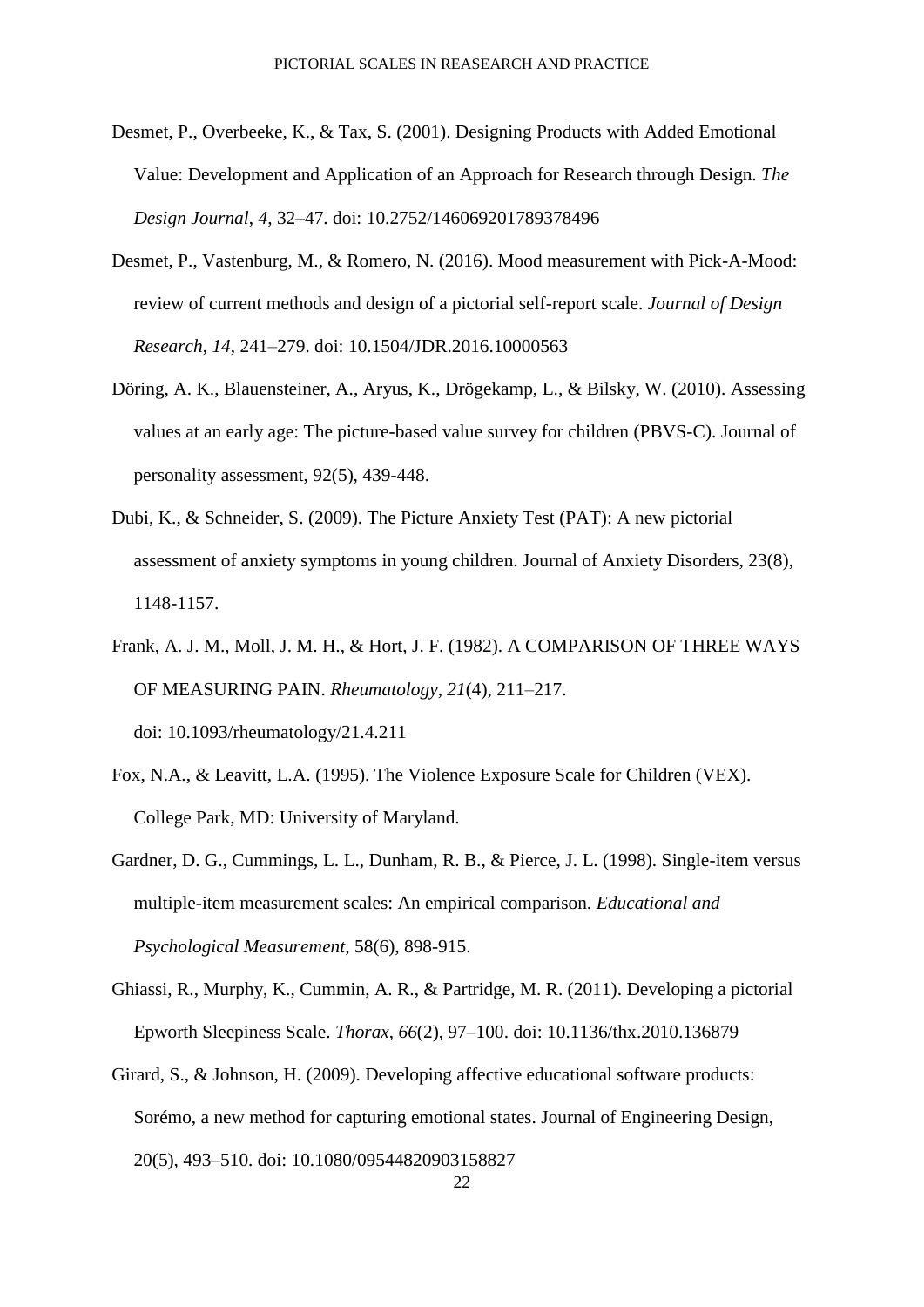- Gueldner, S. H., Michel, Y., Bramlett, M. H., Liu, C.-F., Johnston, L. W., Endo, E., … Carlyle, M. S. (2005). The well-being picture scale: a revision of the index of field energy. *Nursing Science Quarterly*, *18*(1), 42–50. doi: 10.1177/0894318404272107
- Haddad, S., King, S., Osmond, P., & Heidari, S. (2012, November). Questionnaire design to determine children's thermal sensation, preference and acceptability in the classroom. In Proceedings-28th International PLEA Conference on Sustainable Architecture+ Urban Design: Opportunities, Limits and Needs-Towards an Environmentally Responsible Architecture.
- Harter, S., & Pike, R. (1984). The Pictorial Scale of Perceived Competence and Social Acceptance for Young Children. *Child Development*, *55*(6), 1969–1982. doi: 10.2307/1129772
- Hinkin, T. R. (1995). A Review of Scale Development Practices in the Study of Organizations. *Journal of Management*, *21*(5), 967–988. doi: 10.1177/014920639502100509
- Hirschfeld, G., & Thielsch, M. T. (2015). Establishing meaningful cut points for online user ratings. *Ergonomics, 58*(2), 310-320.
- Hofstede, G. (1991). Cultures and Organizations: Software of the Mind. London: McGraw.
- Howard, M. C. (2018). Scale Pretesting. Practical Assessment, Research & Evaluation, 23(5).
- Huisman, G., Van Hout, M., van Dijk, E., Geest, T., & Heylen, D. (2013). LEMtool Measuring Emotions in Visual Interfaces. In C*onference on Human Factors in Computing Systems - Proceedings*. doi: 10.1145/2470654.2470706
- Isbister, K., Höök, K., Sharp, M., & Laaksolahti, J. (2006). The Sensual Evaluation Instrument: Developing an Affective Evaluation Tool. In *Proceedings of the SIGCHI Conference on Human Factors in Computing Systems* (S. 1163–1172). New York, NY, USA: ACM. doi: 10.1145/1124772.1124946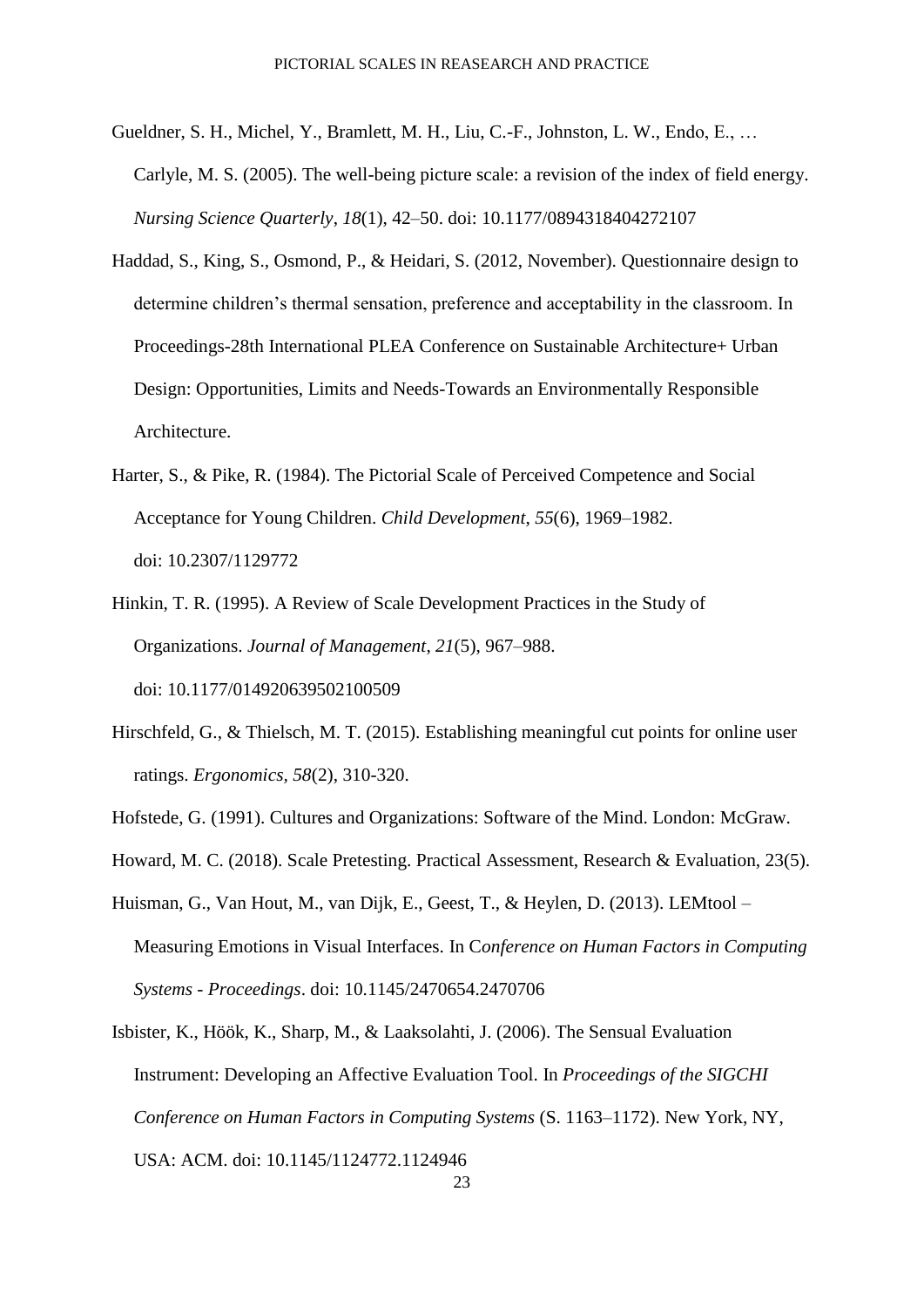- Jäger, R. (2004). Konstruktion einer Ratingskala mit Smilies als symbolische Marken. *Diagnostica*, 50(1), 31-38. https://doi.org/10.1026/0012-1924.50.1.31)
- Johnstone, T., van Reekum, C. M., Hird, K., Kirsner, K., & Scherer, K. R. (2005). Affective speech elicited with a computer game. *Emotion (Washington, D.C.)*, *5*(4), 513–518. doi: 10.1037/1528-3542.5.4.513
- Kunin, T. (1955). The construction of a new type of attitude measure. *Personnel Psychology*, *8*, 65–77. doi: 10.1111/j.1744-6570.1955.tb01189.x
- Lorish, C. D., & Maisiak, R. (1986). The Face Scale: a brief, nonverbal method for assessing patient mood. *Arthritis and Rheumatism*, *29*(7), 906–909.
- Maćkiewicz, M., & Cieciuch, J. (2016). Pictorial Personality Traits Questionnaire for Children (PPTQ-C)-A New Measure of Children's Personality Traits. *Frontiers in Psychology*, *7*, 498. doi: 10.3389/fpsyg.2016.00498
- Maldonado, C. C., Bentley, A. J., & Mitchell, D. (2004). A Pictorial Sleepiness Scale Based on Cartoon Faces. *Sleep*, *27*(3), 541–548. doi: 10.1093/sleep/27.3.541
- Manassis, K., Mendlowitz, S., Kreindler, D., Lumsden, C., Sharpe, J., Simon, M. D., … Adler-Nevo, G. (2009). Mood Assessment Via Animated Characters: A Novel Instrument to Evaluate Feelings in Young Children With Anxiety Disorders. *Journal of Clinical Child & Adolescent Psychology*, *38*(3), 380–389. doi: 10.1080/15374410902851655
- McGrath, P. A., Seifert, C. E., Speechley, K. N., Booth, J. C., Stitt, L., & Gibson, M. C. (1996). A new analogue scale for assessing children's pain: an initial validation study. *Pain*, *64*(3), 435–443.
- McGrath, P. J., Pianosi, P. T., Unruh, A. M., & Buckley, C. P. (2005). Dalhousie dyspnea scales: construct and content validity of pictorial scales for measuring dyspnea. *BMC Pediatrics*, *5*, 33. doi: 10.1186/1471-2431-5-33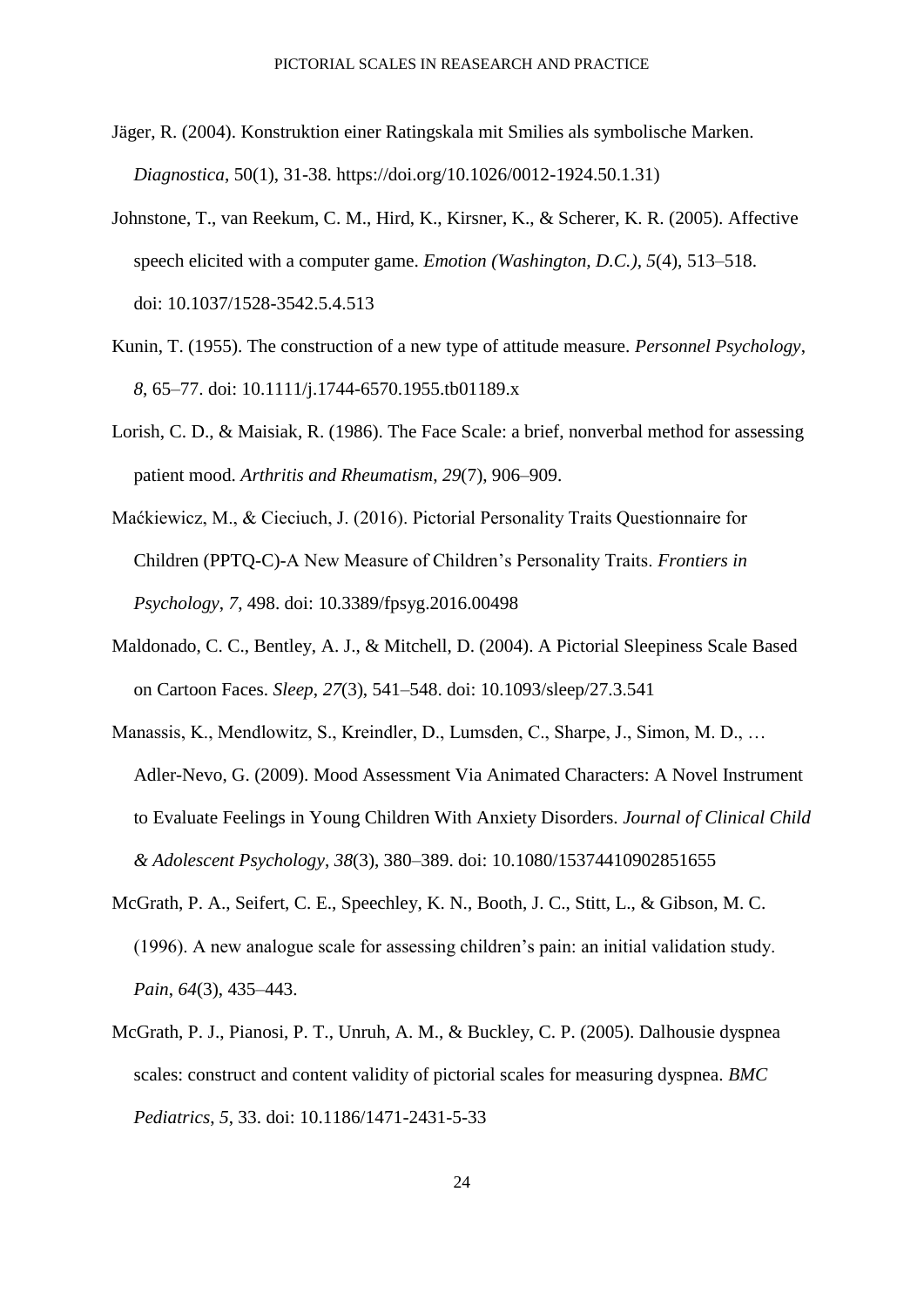- Müller, C. (2014). Ring-gestures across cultures and times: Dimensions of variation. In: Body–language–communication: *An International Handbook on Multimodality in Human Interaction*, 2, 1511-1522. De Gruyter Mouton: New York. Editors: Cornelia Müller, Alan Cienki, Ellen Fricke, Silva H. Ladewig, David McNeill, Jana Bressem
- Muris, P., Meesters, C., Mayer, B., Bogie, N., Luijten, M., Geebelen, E., … Smit, C. (2003). The Koala Fear Questionnaire: a standardized self-report scale for assessing fears and fearfulness in pre-school and primary school children. *Behaviour Research and Therapy*, *41*(5), 597–617. doi: 10.1016/S0005-7967(02)00098-0
- Nielsen, J. (1994). Estimating the number of subjects needed for a thinking aloud test. *International Journal of Human-Computer Studies*, *41*(3), 385-397.
- Okoli, C., & Pawlowski, S. D. (2004). The Delphi method as a research tool: an example, design considerations and applications. *Information & Management*, *42*(1), 15-29.
- Oros, L. & Richaud de Minzi, M. (2015). A Review Study of Psychometric Functioning of a Picture Scale to Assess Joy in Childhood. *Psychology*, *6*, 223-233. doi: 10.4236/psych.2015.63022.
- Paunonen, S. V., Ashton, M. C., & Jackson, D. N. (2001a). Nonverbal assessment of the Big Five personality factors. *European Journal of Personality*, *15*(1), 3–18. doi: 10.1002/per.385
- Paunonen, S. V., Ashton, M. C., & Jackson, D. N. (2001b). Nonverbal assessment of the Big Five personality factors. *European Journal of Personality*, *15*(1), 3–18. doi: 10.1002/per.385
- Paunonen, S. V., Jackson, D. N., & Keinonen, M. (1990). The Structured Nonverbal Assessment of Personality. *Journal of Personality*, *58*(3), 481–502. doi: 10.1111/j.1467-6494.1990.tb00239.x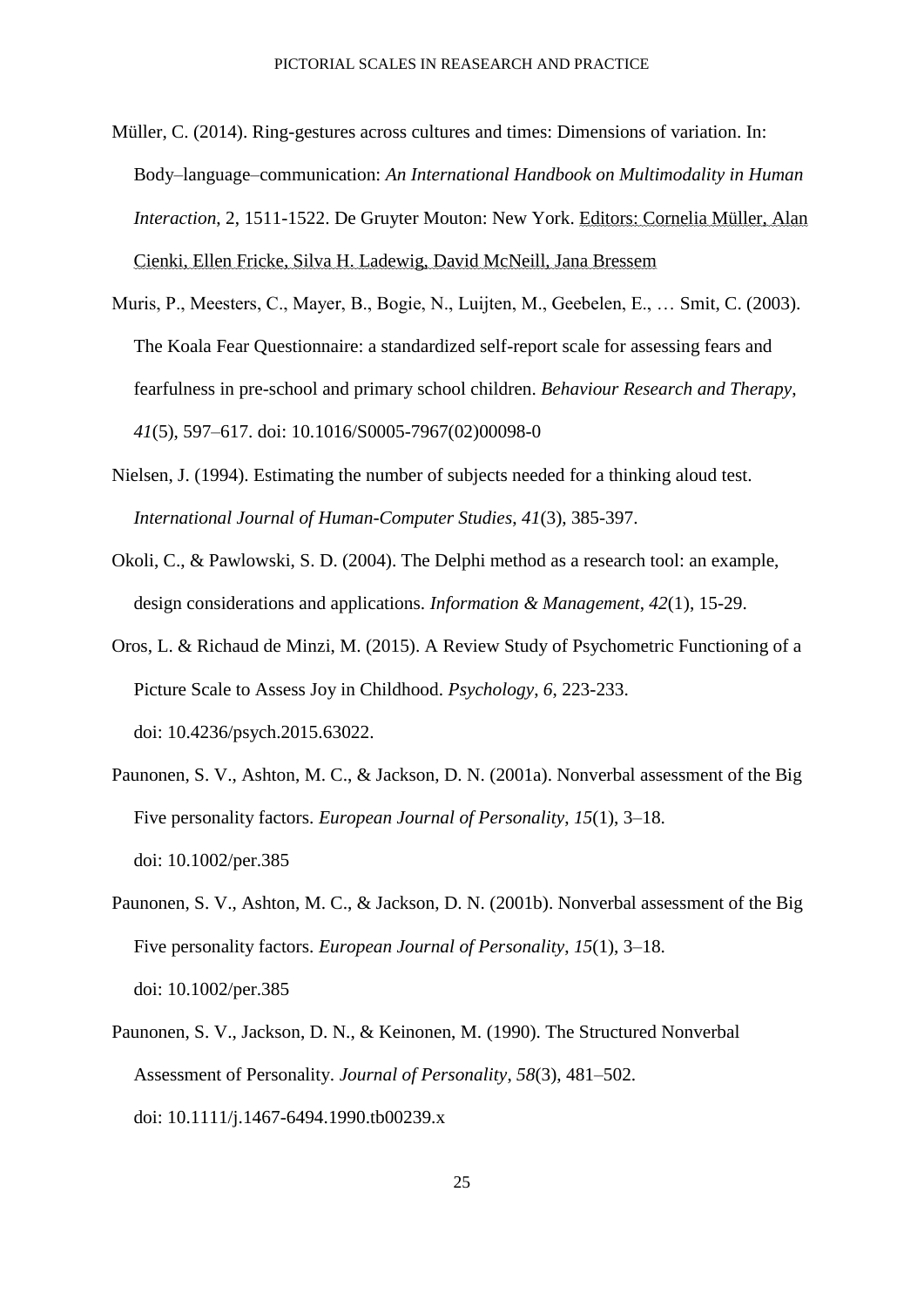- Pollak, J. P., Adams, P., & Gay, G. (2011). PAM: A Photographic Affect Meter for Frequent, in Situ Measurement of Affect. In *Proceedings of the SIGCHI Conference on Human Factors in Computing Systems* (S. 725–734). New York, NY, USA: ACM. doi: 10.1145/1978942.1979047
- Read, J. (2008). Validating the Fun Toolkit: An instrument for measuring children's opinions of technology. *Cognition, Technology & Work*, *10*, 119–128. doi: 10.1007/s10111-007-0069-9
- Reynolds-Keefer, L., & Johnson, R. (2011). Is a picture is worth a thousand words? Creating effective questionnaires with pictures. Practical Assessment, *Research and Evaluation*, *16*, 1–7.
- Richters, J.E., Martinez, P., & Valla, J.P. (1990). Levonn: A cartoon-based structured interview for assessing young children's distress symptoms. Washington, DC: National Institute of Mental Health.
- Russell, J. A., Weiss, A., & Mendelsohn, G. A. (1989). Affect Grid: A single-item scale of pleasure and arousal. *Journal of Personality and Social Psychology*, *57*(3), 493–502. doi: 10.1037/0022-3514.57.3.493
- Sánchez, J. A., Hernández, N. P., Penagos, J. C., & Ostróvskaya, Y. (2006). Conveying Mood and Emotion in Instant Messaging by Using a Two-dimensional Model for Affective States. In *Proceedings of VII Brazilian Symposium on Human Factors in Computing Systems* (S. 66–72). New York, NY, USA: ACM. doi: 10.1145/1298023.1298033
- Schmidt, F. L., & Hunter, J. E. (1996). Measurement error in psychological research: Lessons from 26 research scenarios. Psychological Methods, 1(2), 199.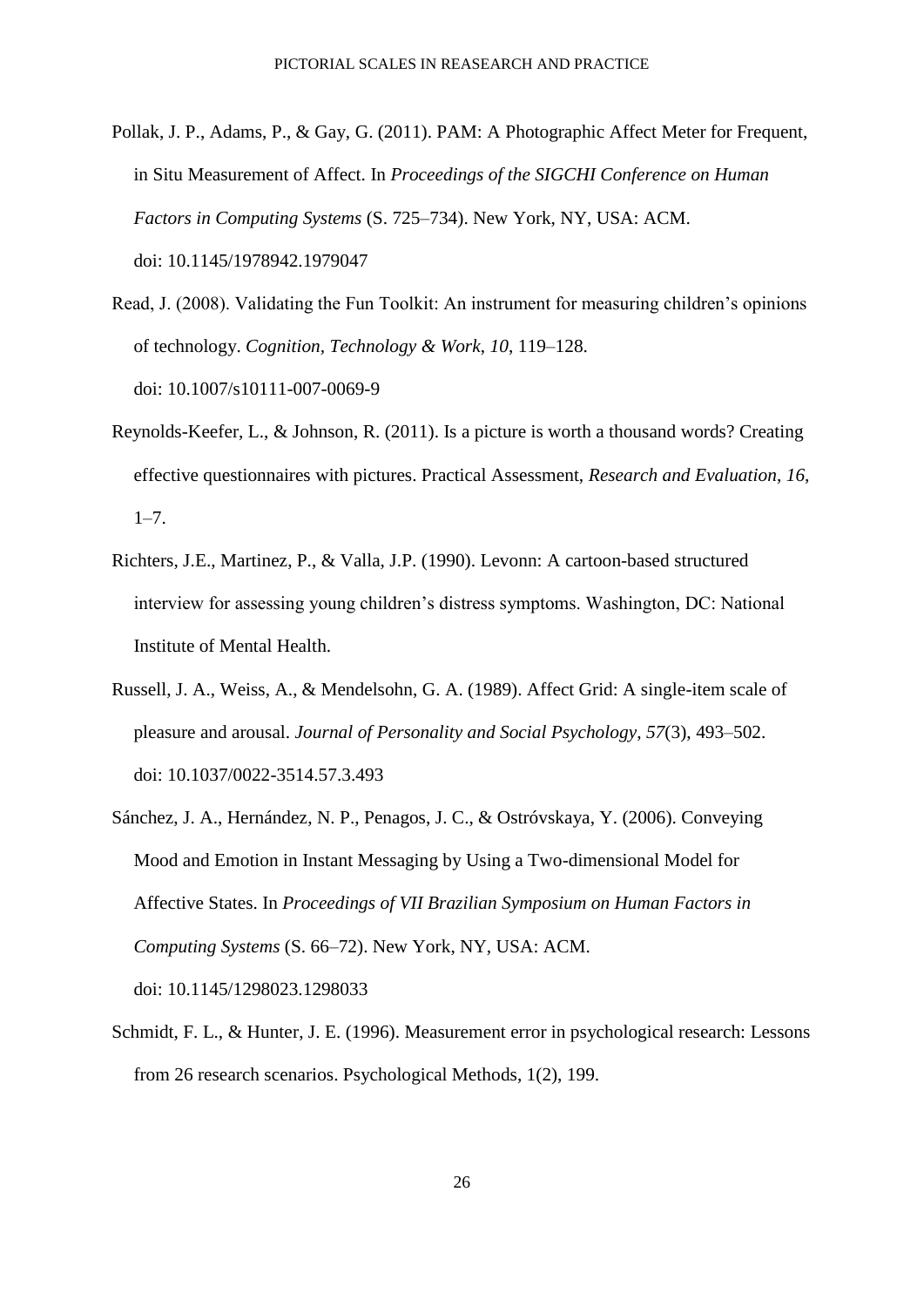- Schneider, E. (2004). Death with a Story: How Story Impacts Emotional, Motivational, and Physiological Responses to First-Person Shooter Video Games*. Human Communication Research - HUM COMMUN RES*, *30*, 361–375. doi: 10.1093/hcr/30.3.361
- Schubert, T. W., & Otten, S. (2002). Overlap of self, ingroup, and outgroup: Pictorial measures of self-categorization. Self and identity, 1(4), 353-376.
- Sonderegger, A., Heyden, K., Chavaillaz, A., & Sauer, J. (2016). AniSAM & AniAvatar: Animated Visualizations of Affective States. In *Proceedings of the 2016 CHI Conference on Human Factors in Computing Systems* (S. 4828–4837). New York, NY, USA: ACM. doi: 10.1145/2858036.2858365
- Stern, R. A., Arruda, J. E., Hooper, C. R., Wolfner, G. D., & Morey, C. E. (1997). Visual analogue mood scales to measure internal mood state in neurologically impaired patients: Description and initial validity evidence. *Aphasiology*, *11*(1), 59–71. doi: 10.1080/02687039708248455
- Thielsch, M. T., Wetterkamp, M., Boertz, P., Gosheger, G., & Schulte, T. L. (2018). Reliability and validity of the Spinal Appearance Questionnaire (SAQ) and the Trunk Appearance Perception Scale (TAPS). *Journal of Orthopaedic Surgery and Research, 13*(1), 274.).
- Truby, H., & Paxton, S. J. (2002). Development of the Children's Body Image Scale. *British Journal of Clinical Psychology*, *41*(2), 185–203. doi: 10.1348/014466502163967
- Urist, J. (1977). The Rorschach test and the assessment of object relations. *Journal of Personality Assessment*, 41(1), 3-9.
- Valla, J.-P., Bergeron, L., Bérubé, H., Gaudet, N., & St-Georges, M. (1994). A structured pictorial questionnaire to assess DSM-III-R-based diagnoses in children (6–11 years): Development, validity, and reliability. *Journal of Abnormal Child Psychology*, *22*(4), 403– 423. doi: 10.1007/BF02168082